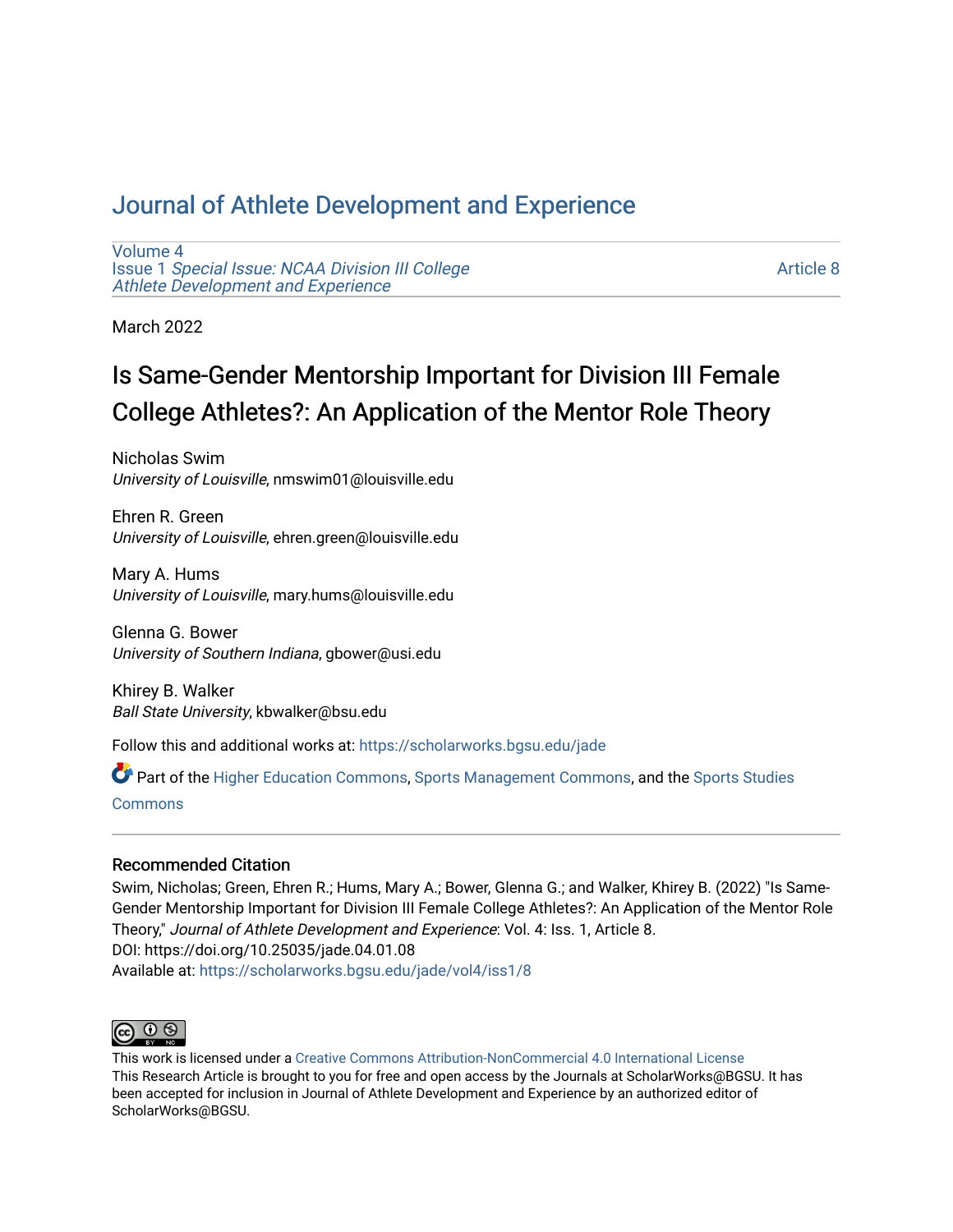# **Is Same-Gender Mentorship Important for Division III Female College Athletes?: An Application of the Mentor Role Theory**

**Nicholas Swim Ehren R. Green Mary Hums** University of Louisville University of Louisville University of Louisville

**Glenna G. Bower Khirey B. Walker**

University of Southern Indiana and a state Ball State University

## A B S T R A C T

*In the last 20 years, opportunities for women in intercollegiate athletics have grown exponentially. Unfortunately, women still represent a small number of head coaches in intercollegiate athletics, creating a disparity in numbers between female college athletes and female head coaches. This disparity has led to an imbalance for female college athletes searching for female role models and mentors. This study investigated the mentoring experiences of NCAA Division III female college athletes based on their lived experiences with both male and female head coaches. Using Mentor Role Theory (MRT), a set of qualitative responses were collected and analyzed. The participants highlighted career and psychosocial functions of MRT, with responses emphasizing positive and negative experiences with their past and present head coaches. Overall, female college athletes noted the importance of both career and psychosocial functions in their experiences with both male and female coaches. However, the college athletes' experiences with their female head coaches predominately were positive, whereas the participants were found to hold mixed experiences (both positive and negative) with their male coaches. The authors discuss the implications of these findings for Division III athletics, mentor role theory, and the importance of the coach/athlete relationship.* Keywords: Coach/Athlete Relationship, Division III Athletics, Mentor Role Theory

The role of mentoring in education, personal, and career development has been well studied over the years (Allen & Eby, 2004; Avery et al., 2008; Bloom et al., 1998; Bower, 2009; Lough, 2001; McKeen & Bujaki, 2007; Park et al., 2017; Weaver & Chelladurai, 1999; White et al., 2017) with consensus suggesting the importance of mentorship for individual growth. According to the National Mentoring Partnership, "quality mentoring partnerships have positive effects on young people in a variety of personal, academic, and professional situations" (MENTOR, 2020, para. 1). The 'young people' highlighted above represent protégés, or rather, those in the mentoring relationship who gain invaluable knowledge and are the recipient of mentoring. Positive mentoring relationships have a broad reach for both the mentor and the protégé, yet mentoring is not a one-size-fits-all proposition as men, women, and individuals from marginalized groups experience mentoring relationships in different ways (Weiston-Serdan, 2017). Additionally, mentors come in many different forms. They may take on the persona of teacher, parent, guardian, religious leader, supervisor, and in the context of the present study, coach. Similarly, protégés can be children, adults, students, employees, and in this study, athletes. Mentor/protégé relationships can form in a variety of contexts and each relationship is unique and specific to the individuals involved.

The literature on mentorship has developed multiple definitions across fields, highlighting upward of 50 different versions (Crisp & Cruz, 2009). However, in context to the coach/athlete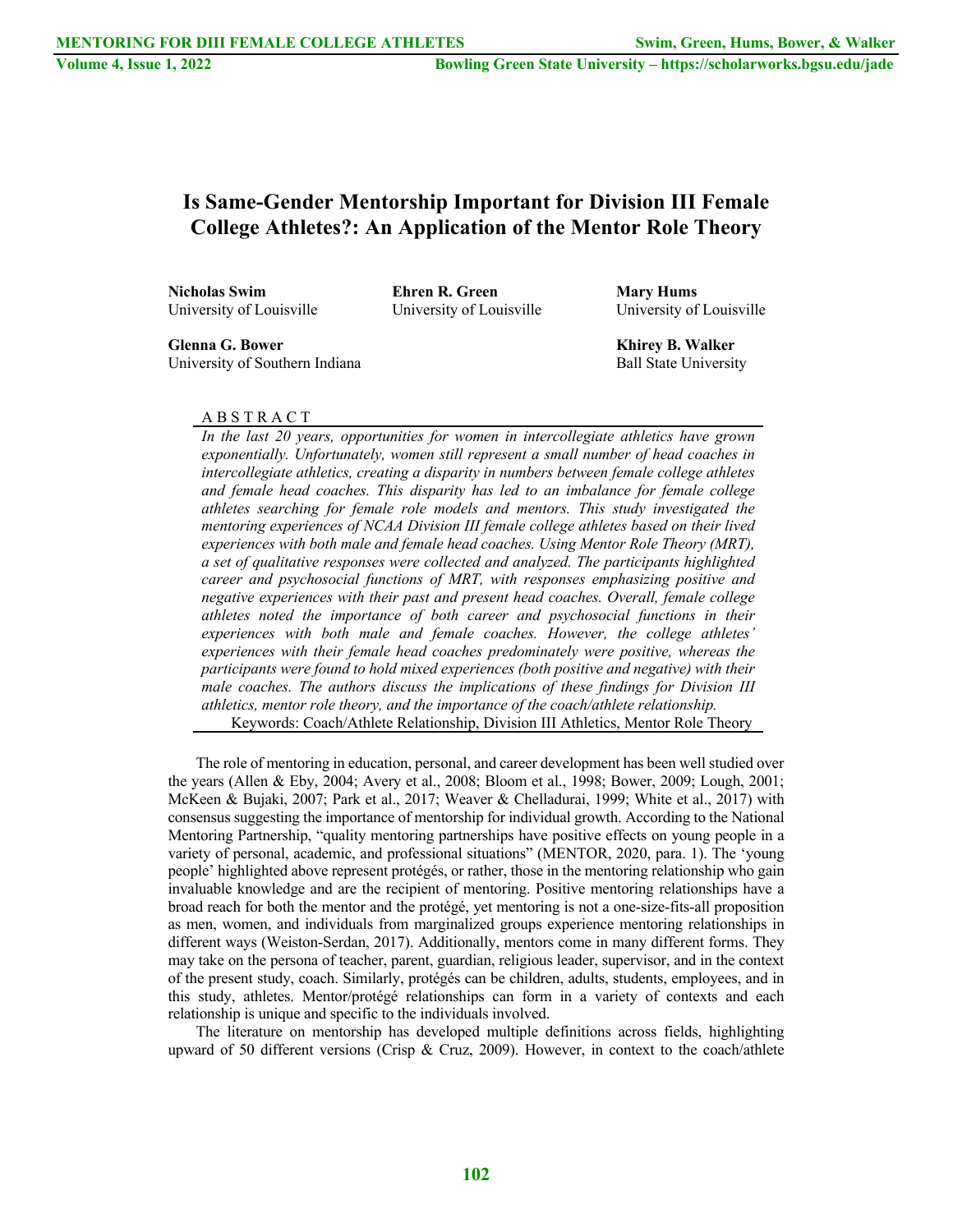relationship, Weaver and Chelladurai's (1999) definition of mentorship is the most applicable. They define mentorship as, "a process in which a more experienced person (i.e., the mentor) serves as a role model, provides guidance and support to a developing novice (i.e., the protégé), and sponsors that individual's career progress" (Weaver & Chelladurai, 1999, p. 25). This definition also ties strongly to Mentor Role Theory (MRT), the theoretical lens being utilized in this study. The MRT framework allows for a deeper understanding of mentoring relationships, as it breaks down to the actual lived experiences of mentors and protégés through both career and psychosocial functions. These functions help explain the behaviors and experiences of individuals in mentoring relationships and place emphasis on the outcomes of said relationship (Kram, 1985). In the case of the coach/athlete relationship, the coach, considered an expert in their sport, serves as a mentor to the athlete, who is less experienced in their respective sport and who is looking to grow athletically and personally. The context of this study will focus on the coach/athlete mentoring relationship, specifically in the NCAA Division III context.

The coach/athlete relationship in sport holds importance, with potential positive outcomes including performance accomplishments, success, and satisfaction (Jowett, 2017; Jowett & Cockerill, 2002). A quality coach/athlete relationship also can include off-field positive benefits, including enhanced well-being, academic success, and future employment (Jowett & Cockerill, 2002; Misasi et al., 2016; Murray et al., 2018). While there are known benefits, a critical aspect of the coach/athlete relationship that needs further examination is understanding mentoring relationships of female athletes by coaches of different genders. For female athletes, the coach/athlete relationship can be both cross-gender (male coach and female athlete) or same-gender (female coach and female athlete). Either way, the gender of both coach and athlete does play a factor in the lived experiences of the protégé (Avery et al., 2008; Jowett & Nezlek, 2011). While there is an argument for examining the coach's sex (biological) instead of gender (social construction), the focus of this study is understanding the social construction of mentoring relationships by coaches and athletes; therefore, it was determined the term gender was more appropriate.

The social construction of gender allows for pre-determined stereotypes across gender to exist for coaches. For example, agentic traits (e.g., self-assertion, independence, control) are highly associated with leadership and males, while non-leadership communal traits (e.g., caring, nurturing, understanding) are associated with females (Eagly, 1987; Eagly, 2018). These traits also align with past leadership theory studies conducted at Ohio State University and University of Michigan, where they found managers are either people-oriented (consideration) or task-oriented (initiating structure; Lowin et al., 1969). People-oriented managers are best described as employee, human capital, and motivational-focused leaders. Whereas task-oriented (initiating structure) managers focus on structure, roles, tasks, and results (Lowin et al., 1969). These traits allow for socially constructed predetermined traits and leadership styles for males and females that may impact the experiences of female college athletes. In practice, female college athletes have been found to form more positive relationships and mentorship experiences with same-gender coaches and may be more apt to attain a career in sport after competition when females are present in leadership roles during their playing experience (Bradley, 2020; Lough, 2001). Specifically, it has been found that same-gender mentors in sport can address more career and psychosocial functions, leading to a more positive experience for protégés (Bower, 2011; Bower & Hums, 2014; Misasi, 2016).

A more recent investigation of Division I female college athletes by Park et al. (2017) found athletes did not identify career functions in their mentorship relationship, suggesting that coaches (both male and female) may not be formulating positive mentor/protégé relationships. This disparate finding from previous research brings into question the role of the coach as a mentor in the mentor/protégé relationship. Therefore, this study expands on the work from Park et al. (2017) who focused on Division I college athletes from one institution, by expanding the sample to include NCAA Division III athletes from multiple institutions, competing in various sports, and in different years in their athletic programs. This population is notably different and an under-researched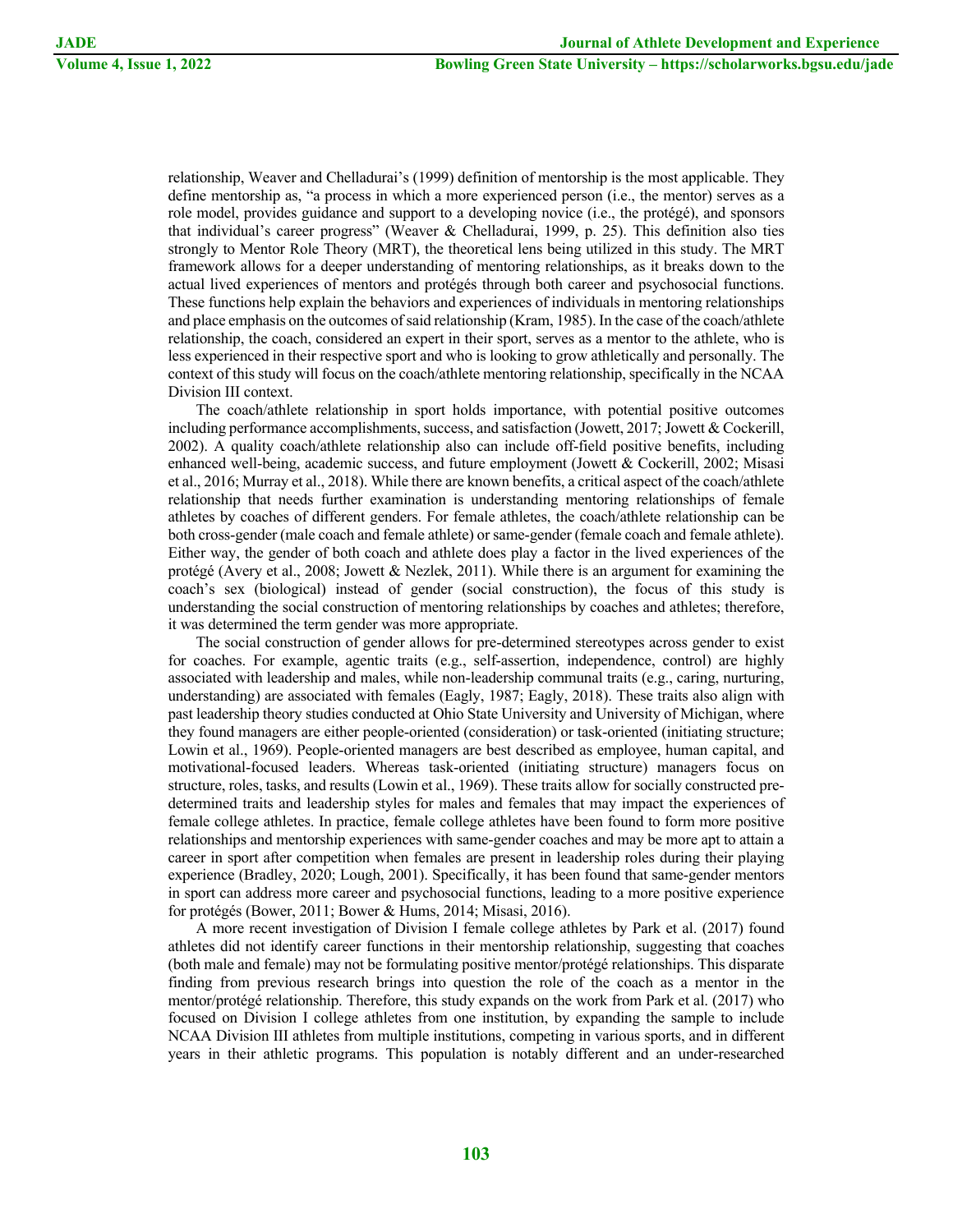population. With this in mind, this study seeks to examine the mentorship experiences of current NCAA Division III female college athletes, focusing on their lived experiences with male and female head coaches.

#### **Division III Athletics**

The Division III athletics model is unique in the NCAA governance structure. Currently, Division III is recognized as the largest athletic classification within the three divisions, sponsoring 37 championships, with approximately 39% of the entire NCAA college athlete population (NCAA, n.d.a). It also holds 445 active member schools across 43 voting conferences (both the largest amongst divisions). NCAA Division III member schools also have unique demographics. The schools usually are smaller and mostly private colleges (80%; NCAA, n.d.a.). For example, in Division III the median undergraduate enrollment is 1,740, with the college athlete population equating to around 17%. In comparison, Division I institutions have a median undergraduate enrollment size of 8,960, with college athletes only representing 4% of that population (NCAA, 2020a). While Division III schools are relatively small, each school averages 19 different sport offerings within their respective athletic departments (NCAA, n.d.a). The Division III athletics model also provides college athletes with shorter practice sessions (in-season and out-of-season), fewer out-of-season games/matches, and more regional competitions than their NCAA Division I counterparts (NCAA, n.d.b.).

Additionally, the Division III athletics model differs from that of other NCAA divisions with their scholarship rules. While NCAA Division III athletes may receive scholarships based on academic merit (80% of students receive some type of grant/scholarship; NCAA, 2020a), institutions are not allowed to award monetary scholarships for athletic ability. In comparison, Division I and II institutions can offer college athletes athletic aid (NCAA, n.d.b.). The lack of focus on athletic aid allows Division III athletic departments to align their athletic mission with their school's academic mission, which usually emphasizes fostering a well-rounded college environment for college athletes focused on holistic student development, rather than athletic success (Katz et al., 2015).

The alignment of academic missions allows Division III college athletes to become more active within their campus communities (i.e., participating in clubs, study abroad programs, and engaging in research opportunities with faculty; NCAA, n.d.a.). These experiences may lead to heightened overall college experiences, as Paule-Koba and Farr (2013) found all former Division III college athletes surveyed rated their athletic, academic, and college experiences positively. Burgin (2011) also found that Division III college athletes hold high levels of academic achievement and motivation. These heightened student identities may be due to lower required commitments to athletic endeavors (e.g., less practice time and shorter season length), and increased emphasis on the holistic student experience (Sturm et al., 2011). However, these heightened academic experiences may lead to a decreased interest in entering the coaching ranks. For example, Swim et al. (2021) found Division III female college athletes held little desire to attain a college coaching career. While the focus on academic success is evident in past studies at the Division III level, there currently lies a lack of knowledge on the athletic experiences of Division III college athletes. Yet, these experiences still are instrumental to better understand the holistic student experience that defines Division III.

Head coaches are an important group in the college athlete experience at the Division III level (Bullard, 2021). Head coaches in Division III typically rely heavily on themselves and their own expertise in running their programs due to the lack of funding for assistant coaches (Thys, 2015). This especially is true for women in Division III sport teams, who have significantly fewer women assistant coaches. In 2020 at the Division III level, there were 5,764 women assistant coaches, compared to more than 13,164 male assistants (NCAA, 2020b). However, most assistant coaching positions are under-funded, leaving the head coach to serve as the college athletes' main contact in the athletic setting and is vital to the overall experience of the college athlete. While all these reasons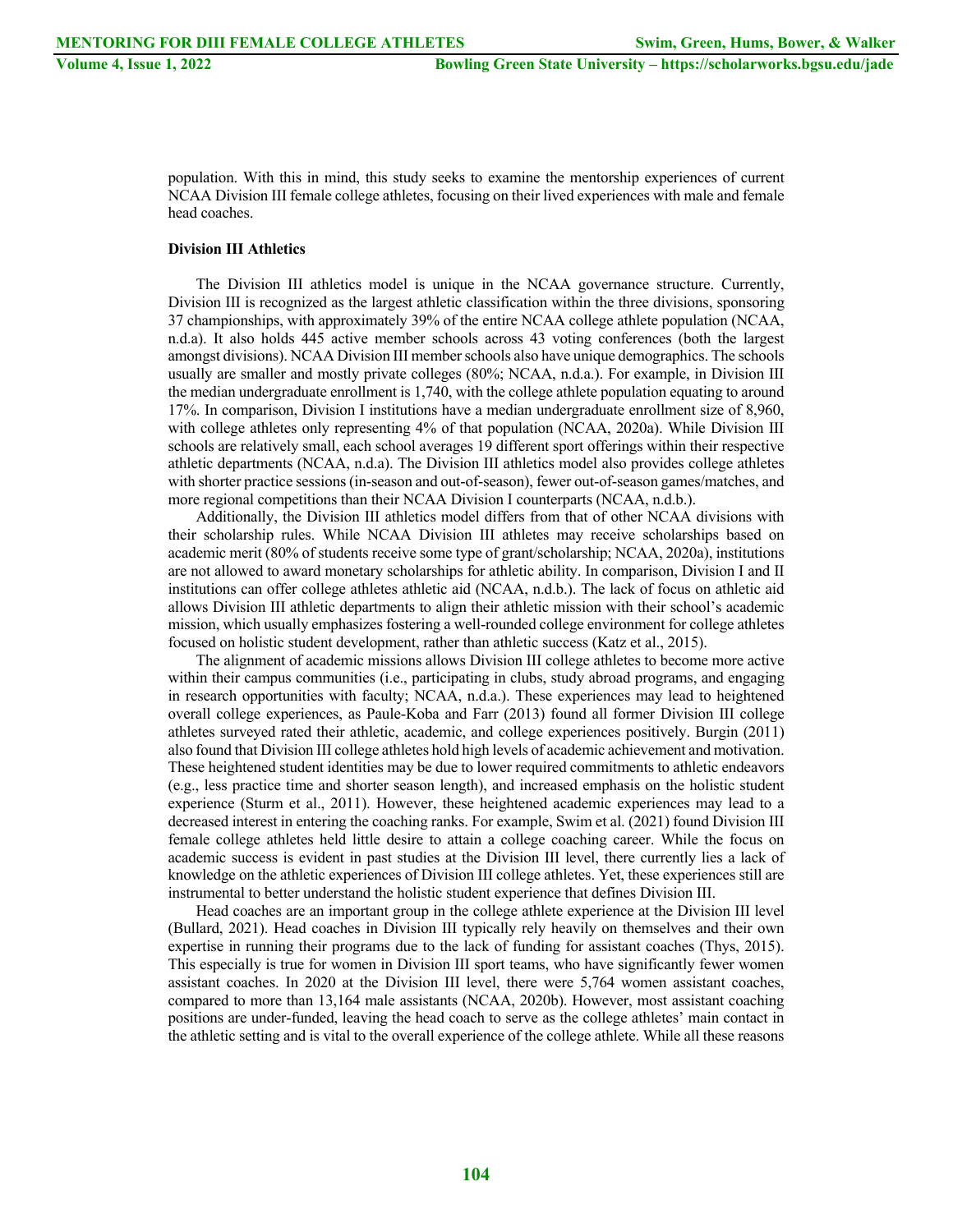highlight the importance to better understand Division III sport, little research is conducted on this population, especially regarding the relationship that exists between coach/athlete.

# **Coach/Athlete Mentoring Relationships**

The centerpiece of a positive athlete experience lies in holding a positive coach/athlete relationship, as it can lead to better communication and interpersonal constructs(Jowett, 2017). While not all coaches are mentors, coaches significantly can influence athletes' experiences. For example, coaches have a significant presence through all stages of a college athlete's college experience, including recruitment (Czekanski & Barnhill, 2015), playing time (Wang et al., 2004), retention (Weiss & Robinson, 2013), and post-career support (Harry & Weight, 2021). In these multiple stages, coaches are in a position to build strong relationships with their college athletes, including providing mentorship. Mentorship long has been present in coaching (Bloom et al., 1998). Most people who become coaches experienced positive mentorship during their playing career, increasing their level of expertise in their sport field. In turn, they mentor their athletes as they once were mentored (Bloom et al., 1998). When coaches engage in mentoring relationships with their athletes, the athletes report positive sport experiences (Lough, 2001; Misasi et al., 2016).

While mentorship relationships are vital for both genders, distinct differences emerge as to how different genders may experience these relationships (Allen & Eby, 2004). In 1990, Ragins and MacFarlin argued females and males required different levels of support to create positive mentoring experiences, and therefore, the gender of mentor and protégé influenced the experience of mentoring relationships. The effectiveness of the coach/athlete relationship also may be mediated by the gender of the head coach (Rima et al., 2019). As male coaches emphasize on-field aspects, female coaches highlight the importance of both on-and-off field components while focusing on the athletes' holistic experience. For female college athletes, it has been shown that same-gender mentoring leads to positive experiences (Murray et al., 2018). However, the literature suggests that female college athletes at the college level prefer male head coaches (Caron et al., 2015; Greenwalt, 2012; Kalin & Waldron, 2015). Regardless of the gender of the head coach, for female athletes, participating in mentoring relationships creates enhanced experiences, leading to positive career attainment (Bower et al., 2006).

Given the high number of men in leadership positions in sport, women face an uphill battle connecting with potential female mentors, leaving male mentors as the only option to help women advance their careers (Hancock et al., 2018). While cross-gender mentoring relationships do exist and can be beneficial, they occur less frequently than same-gender mentorship relationships (Bruening et al., 2016). Nevertheless, Avery et al. (2008) indicated cross-gender mentoring relationships potentially may create impediments to career development and less positive attributes due to the lack of career-related mentoring in the relationship (career functions). Looking at this from the coaching perspective, Murray et al. (2018) suggests that cross-gender coaches can be successful, but they need to be cognizant of their relationships, tailoring their coaching style to best fit the dynamic make-up of their team and athletes, not just their long-standing leadership style. To best encompass the mentorship experience for female college athletes (protégés), this study relies on mentor role theory, which has been used to better understand mentoring relationships across a multitude of roles in the sport setting.

# **Mentor Role Theory (MRT)**

In 1985, Kram introduced MRT to analyze the mentor/protégé relationship and its implications for career advancement and job satisfaction for protégés. Through investigating mentoring through MRT, researchers gain a more in-depth analysis of the experiences of mentors and protégés, based on the outcomes of the relationship. The two key constructs associated with MRT also are described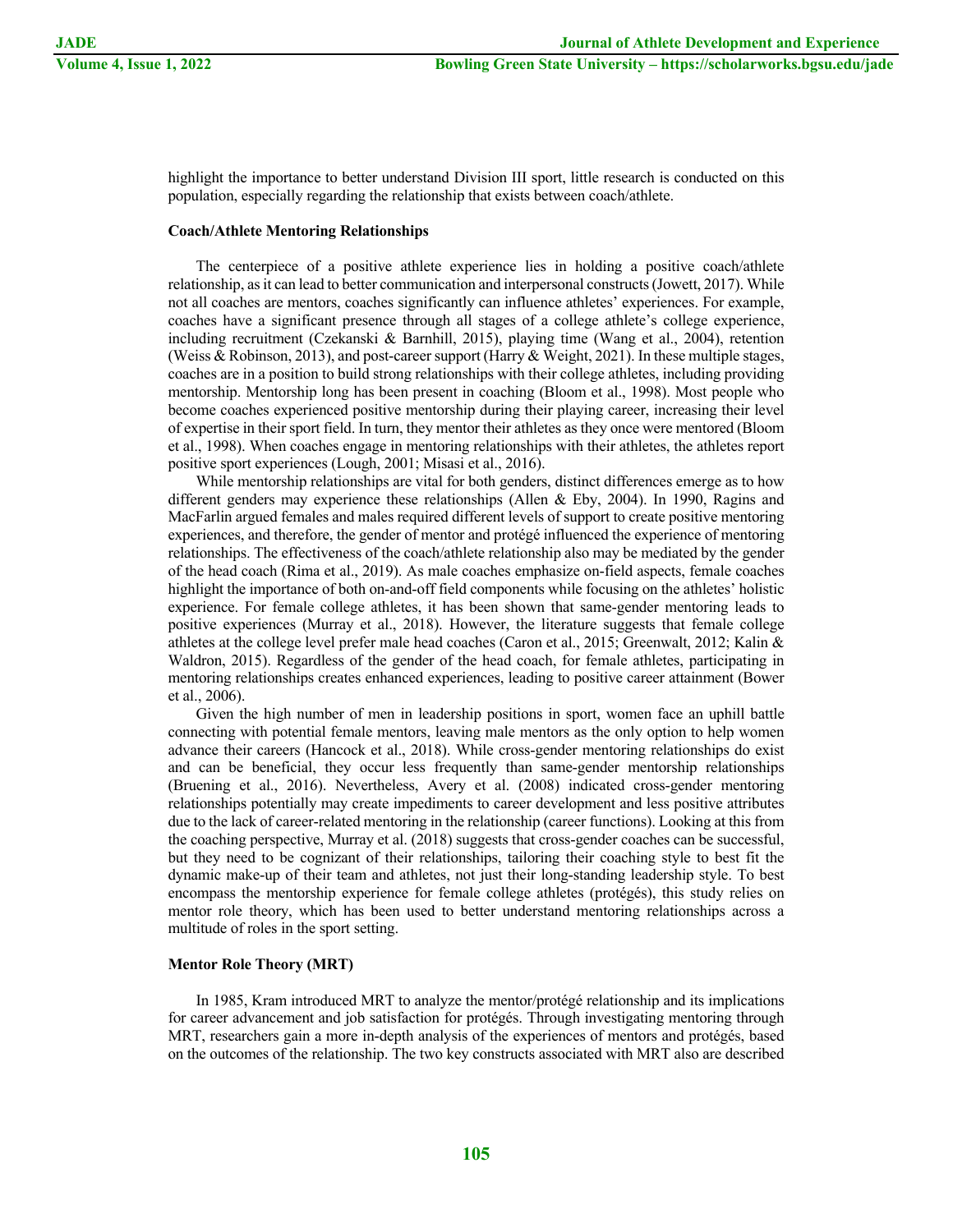as the mentoring characteristics that guide the MRT framework – career functions and psychosocial functions – and are used to describe the actions mentors perform to assist their protégés (Bower, 2011). These functions help sustain the relationship between mentor and protégé, which impact the lived experiences of both individuals (Johnson et al., 1999). To better understand how mentor/protégé relationships form and sustain in sport, researchers have used the MRT functions to investigate experiences and characteristics of mentoring relationships between protégés and mentors (Bower; 2008, 2011; Bower & Hums, 2014; Bower et al., 2006; Park et al., 2017; White et al., 2017). The career functions focus on building professional attributes to assist protégés in their career path and future advancement. In total, five separate functions fall under the career function, including coaching, sponsorship, exposure and visibility, protection, and challenging assignments (Kram, 1985). In the context of this study, career functions will be focused on careers in the sport setting, as the head coaches (mentors) hold expertise in the field of sport based on their current position. The psychosocial functions address the interpersonal or social aspects of the mentor/protégé relationship and are broken down into four categories: acceptance and confirmation, counseling, role-modeling, and friendship (Kram, 1985). Mentoring relationships occur when both career and psychosocial functions are present in the coach/athlete relationship (Bower, 2011; Bower & Hums, 2014; White et al., 2017). See Table 1 for a full outline of functions and examples.

# **Table 1**

|  |  | Mentor Role Theory – Career and psychosocial functions |
|--|--|--------------------------------------------------------|
|  |  |                                                        |

| <b>MRT</b> Functions             |                                          | <b>Definition</b>                                                                                                         | <b>Example</b>                                                                                                                                                                            |  |
|----------------------------------|------------------------------------------|---------------------------------------------------------------------------------------------------------------------------|-------------------------------------------------------------------------------------------------------------------------------------------------------------------------------------------|--|
| Career<br><b>Functions</b>       | Coaching                                 | mentor provides knowledge, expertise,<br>and necessary feedback while<br>introducing new skills to advance<br>performance | a coach who teaches a player a new<br>technique for a sport-specific skill exhibits<br>the coaching function                                                                              |  |
|                                  | Sponsorship                              | mentor highlights potential strengths<br>and build the protégés' reputation                                               | a coach provides a distinct designation for a<br>player such as captain                                                                                                                   |  |
|                                  | Exposure &<br><b>Visibility</b>          | mentor advances the protégé's<br>professional network                                                                     | a coach may help an athlete who wants to<br>work in athletic administration attain an<br>internship within the department                                                                 |  |
|                                  | <b>Protection</b>                        | mentor can shield a protégé from taking<br>on too many responsibilities and<br>understanding when mistakes are made       | a coach recognizes that a college athlete is<br>receiving a large number of media requests,<br>and limits the number of requests granted                                                  |  |
|                                  | <b>Challenging</b><br><b>Assignments</b> | mentor promotes leadership<br>advancement and gives the protégé<br>heightened responsibilities                            | a coach could be demonstrated through a<br>coach giving an athlete a challenging sport-<br>specific game strategy or skill to learn                                                       |  |
| Psychosocial<br><b>Functions</b> | Acceptance &<br><b>Confirmation</b>      | mentor connection to protégé through<br>expressed confidence, mutual trust,<br>confirmation, and encouragement            | a coach demonstrates acceptance and<br>confirmation when they trust and<br>acknowledge an athlete's on- and off-field<br>decisions                                                        |  |
|                                  | Counseling                               | mentor investigates and helps solve a<br>protégé's personal issues                                                        | a coach assisting athletes with family-related<br>matters such as dealing with parents or<br>siblings                                                                                     |  |
|                                  | Role-<br>Modeling                        | mentor provides protégés with<br>observable positive behaviors, attitudes,<br>and values of performing tasks              | a coach who praises athletes for good<br>performance rather than berating them when<br>they struggle offers a positive image                                                              |  |
|                                  | Friendship                               | mentor engages in the social interaction<br>of sharing personal experiences                                               | a coach creates a relationship between the<br>player and themselves, which moves outside<br>of sport after the player no longer is on the<br>team due to graduation or end of eligibility |  |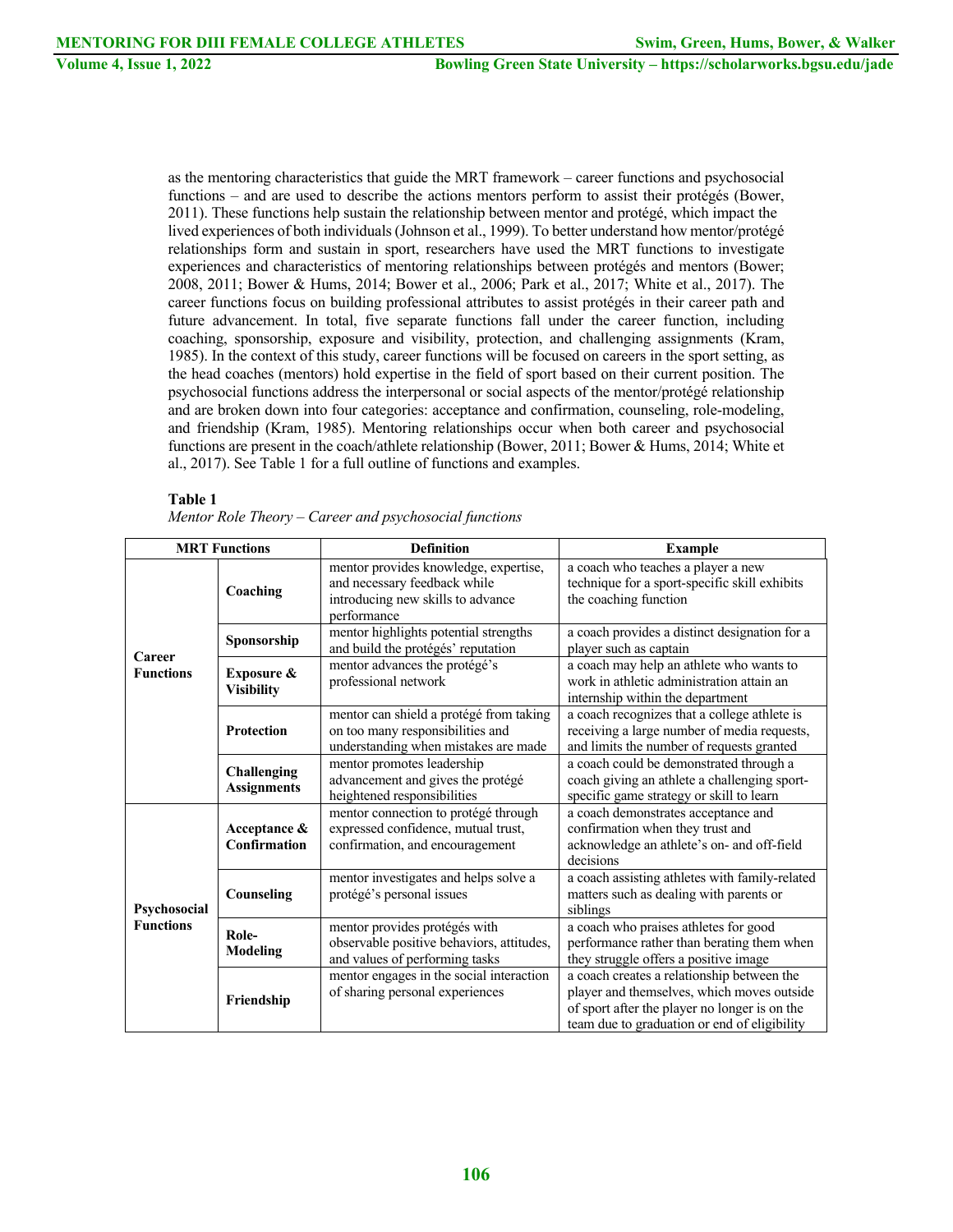Identifying career functions in mentoring is vital to the growth of women in sport. Bower (2008) found women who held entry-level positions and experienced coaching and challenging assignments exhibited higher task-related competency. Bower (2011) later found the career functions of exposure and visibility and coaching were essential to the professional growth of female assistant coaches. The participants in the Bower (2011) study also highlighted the importance of having their head coach endorse (exposure and visibility) and push them to future head coaching positions. Hancock and Hums (2016) found similar results for women in high-level athletic administrator positions. Administrators who experienced a mentor relationship emphasizing career functions reported high positive career progression benefits. Bower et al. (2019) confirmed these findings for women athletic administrators, highlighting the exposure and visibility function as vital for women to grow their network and gain recognition in the field.

The psychosocial functions of MRT also may help explain improved experiences for female protégés in same-gender mentorship relationships. Allen and Eby (2004) indicated female coach mentors provide stronger psychosocial mentoring functions than male coaches. Further confirming this, Bower (2009) stated female mentors were more apt to provide psychosocial functions to protégés. The emphasis on psychosocial functions in same-gender mentorship relationships align with the needs of female college athletes who have reported having higher perceptions of sentimental and emotional characteristics with their female head coaches (Bebetsos et al., 2017).

Park et al. (2017) were the first to investigate the mentor-protégé mentorship relationship between Division I female college athletes and their coach using the lens of MRT. The Park et al. (2017) findings contradicted past research on MRT, as no differences emerged between cross-gender and same-gender mentorship. Additionally, only psychosocial functions were vital in positive and successful mentoring relationships. However, the small homogeneous sample size  $(n = 7)$ ; participants all attending one school) does significantly limit the generalizability of their findings. Hence, as suggested by Park et al. (2017), there is a need to widen the investigation to a new sample population and to incorporate Division II and III institutions. Therefore, the present study differed from Park et al. by examining Division III female college athletes from multiple schools, participating in various sports, and in different years in school. Thus, the purpose of this study was to examine the coach/athlete relationship of Division III female college athletes utilizing the MRT framework. This study addresses the unique and understudied population of Division III female college athletes and their mentoring experiences. The following three research questions guided the study:

**RQ 1:** What mentoring characteristics of female head coaches were most frequently identified by Division III female college athletes?

**RQ 2:** What mentoring characteristics of male head coaches were most frequently identified by Division III female college athletes?

**RQ3:** What mentoring characteristics do Division III female college athletes perceive to be different between female and male head coaches?

#### **Method**

In a recent publication, Huml et al. (2020) reported using one data set for multiple publications, helping foster transparency and consistency across the sport management field. Thus, following this direction, the sample population utilized for this study emanated from a larger project with a focus on the experiences of Division III female college athletes. The larger project was broken into two distinct studies. Study one examined the perceived coaching self-efficacy of NCAA Division III female college athletes, and study two (the current study) examined the experiences and perceptions of Division III female college athletes with their male and female head coaches, respectively (male college athletes were not included in this study as the majority of college athlete males participate on teams with male coaches, thus providing limited opportunity for cross-gender mentoring examination).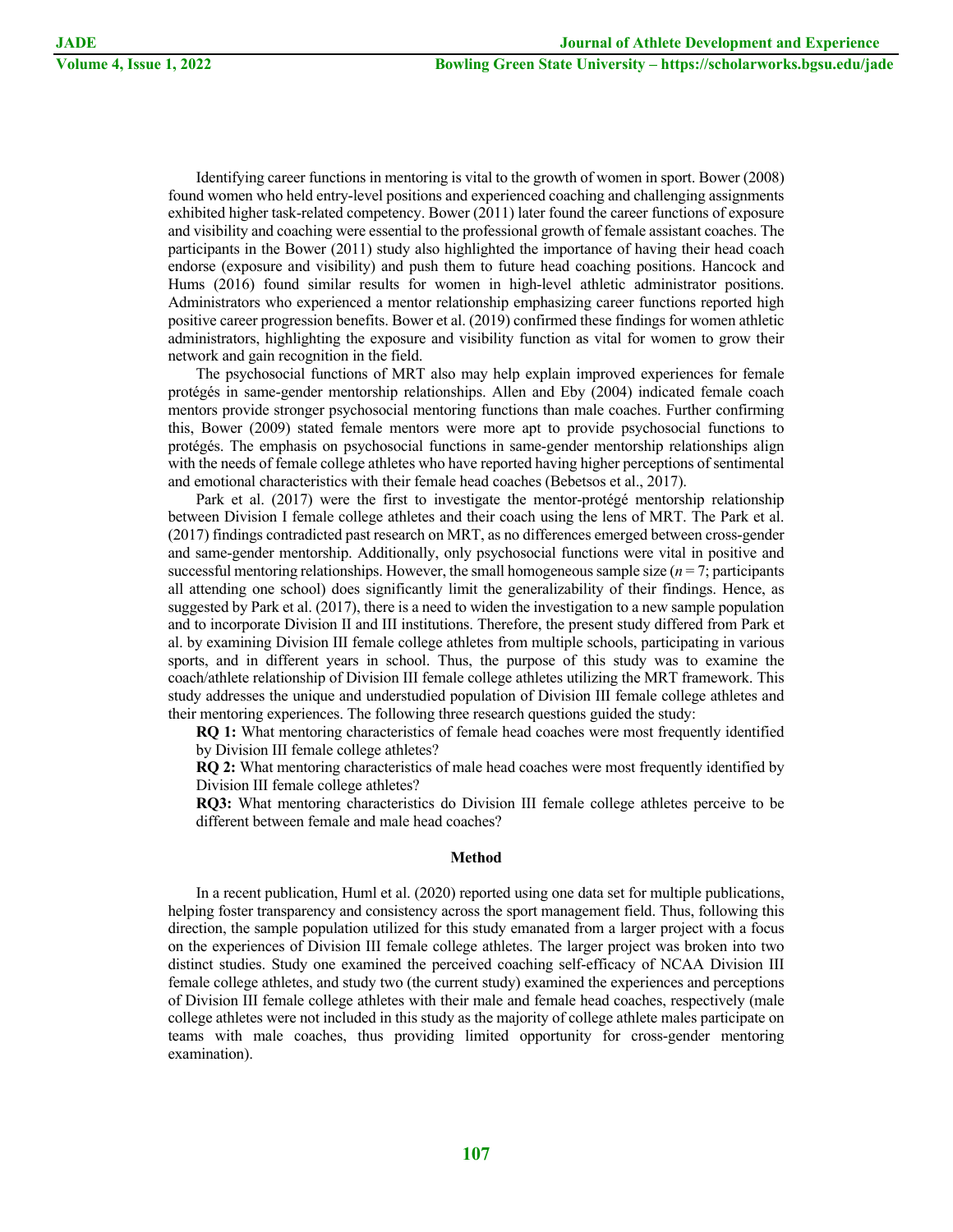# **Procedures**

First, the researchers received university Human Subjects approval. The survey was focused on two parts: (a) demographic information, and (b) open-ended responses. The demographic information included age, race, class in school, and sport played. Next, the survey included open-ended questions. A panel of experts examined the survey to make sure the instrument displayed content validity and avoided biased items and terms. The open-ended question survey included three questions, focusing on (a) experiences with female head coaches (e.g., Describe your experiences with female sport head coaches), (b) experiences with male head coaches (e.g., Describe your experiences with male sport head coaches), and (c) perceptions of differences in gender of head coach (e.g., Do you feel the relationship with the head coach is different when dealing with a male or female head coach?). The open-ended qualitative responses provided information about the mentoring characteristics of both male and female head coaches most frequently identified by the female college athletes without explicitly identifying mentoring in the question. By not specifically asking about the mentoring experiences of the participants, the participants were not led to think about mentoring specifically. Instead, their responses were unbiased, unique, and provided an in-depth perspective of their experiences with their coaches. This allowed the career and psychosocial mentoring functions to emerge naturally. The respondents' comments ranged from one-word answers to two paragraph responses.

# **Participants**

An email was sent to 683 Division III college coaches from 71 New England schools asking them to forward a survey to their female college athletes. Within the first two weeks, 50 coaches agreed to send the survey to their college athletes. A reminder email was sent to all non-respondents, which yielded an additional 10 coaches. The survey was open for four weeks. In total, 60 Division III college coaches from 34 schools (some had multiple coaches) agreed to send the survey to their female college athletes. Approximately 1,110 Division III female college athletes received the survey.

Of those 1,110 female college athletes who received a survey, 123 responded (*n* = 123). The response rate was 11%. While this response rate is lower than desired, similar studies in the sport management field have found low response rates with online surveys (Lee & Chelladurai, 2018; Sattler, 2018; Swim et al., 2021). Past studies also have argued the reliance on a middle person to distribute surveys may contribute to lower response rates (Lopez & Levy, 2013; Swim et al., 2021). Past studies also have suggested the response rate is not a solid indicator of data quality, as there may not be a direct correlation between response rate and reliability and representativeness (Lambert  $\&$ Miller, 2014; Morton et al., 2012). Furthermore, the participants' demographics closely aligned to that of the overall Division III female college athlete population, as our participants reported being 88% Caucasian, and the NCAA reported 79% Caucasian (NCAA, 2020b). Therefore, given these considerations, the response rate was deemed sufficient.

On average, the majority of participants in this study were (a) freshmen (34.9%), (b) age 19  $(28.4\%)$ , (c) Caucasian  $(88\%)$ , (d) played softball  $(27.6\%)$ , (e) had a female head coach  $(71.5\%)$ , and (f) had a male athletic director (56.0%). Additionally, a large percentage (63%) of participants identified being in either their first or second year of college. While there is an argument that the data could be skewed toward experiences with their current college coaches or previous high school coaches, this does not invalidate the sample since the purpose of the study is to examine the coach/athlete relationship through the experiences of Division III female college athletes. Thus, it was at the discretion of the participant to identify their experiences as current Division III college athletes, including any previous coach/athlete relationships they may have formed. Furthermore, no time-specific verbiage was utilized in the open-ended questions, allowing the participants to identify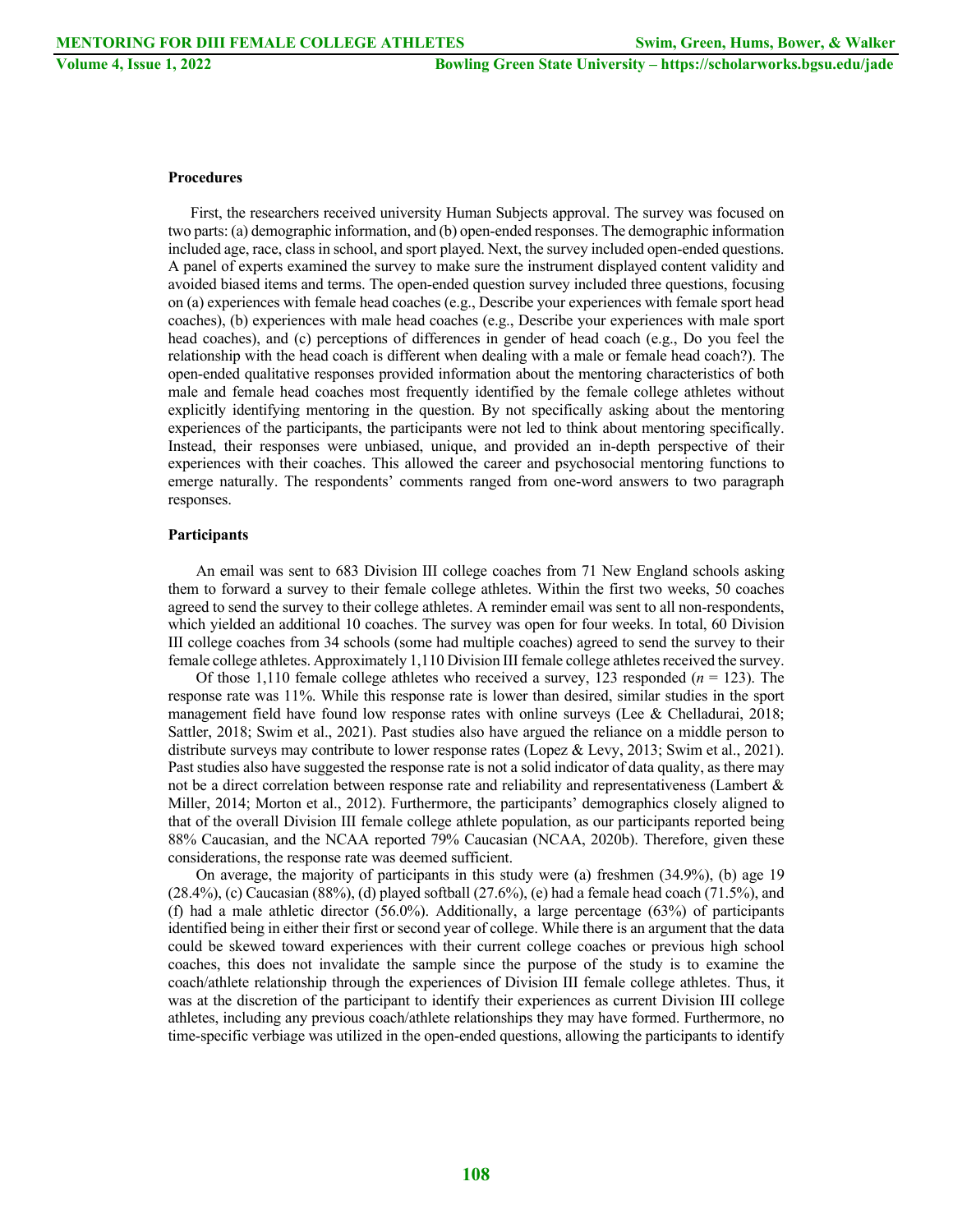their own experiences. Therefore, this sample was deemed appropriate. Table 2 provides additional details on the demographics of the female college athletes.

# **Table 2**

*Demographics*

| Classification                  | Freshman               | 43                       | 34.95 |
|---------------------------------|------------------------|--------------------------|-------|
|                                 | Sophomore              | 35                       | 28.45 |
|                                 | Junior                 | 16                       | 13.00 |
|                                 | Senior                 | 27                       | 21.95 |
|                                 | Graduate Student       | $\overline{2}$           | 1.62  |
| Age                             | 18                     | 32                       | 26.01 |
|                                 | 19                     | 35                       | 28.45 |
|                                 | 20                     | 21                       | 17.07 |
|                                 | 21                     | 14                       | 11.38 |
|                                 | 23                     | $\mathbf{1}$             | .81   |
| Race                            | Caucasian              | 108                      | 87.8  |
|                                 | Hispanic or Latino     | 5                        | 4.06  |
|                                 | Asian/Pacific Islander | $\mathbf{1}$             | .81   |
|                                 | Other                  | 4                        | 3.25  |
|                                 | More than one race     | 5                        | 4.06  |
| Sport                           | Softball               | 34                       | 27.64 |
|                                 | Field Hockey           | 21                       | 17.07 |
|                                 | Lacrosse               | 15                       | 12.19 |
|                                 | Soccer                 | 12                       | 9.75  |
|                                 | Volleyball             | 11                       | 8.94  |
|                                 | <b>Cross Country</b>   | 11                       | 8.94  |
|                                 | Track & Field          | 9                        | 7.31  |
|                                 | Basketball             | $\overline{\mathcal{A}}$ | 3.25  |
|                                 | Tennis                 | 3                        | 2.43  |
|                                 | Ice Hockey             | $\overline{3}$           | 2.43  |
| Head Coach Gender               | Female                 | 88                       | 71.54 |
|                                 | Male                   | 35                       | 28.45 |
| <b>Athletic Director Gender</b> | Female                 | 54                       | 43.90 |
|                                 | Male                   | 69                       | 56.09 |

## **Data Analyses**

The qualitative data were analyzed using Wolcott's (1994) four-step content analytic procedure. First, the data were organized by downloading the qualitative responses to the open-ended questions. Second, the researchers read and reread the participants' qualitative responses. Third, using constant comparative analysis and the MRT framework, each researcher coded the data. In the constant comparative analysis, the researchers utilized open coding to develop inductive codes that categorized the participant's responses as similarities and differences emerged (Rossman & Rallis, 2016). Next, the inductive codes were compared with verbiage from the MRT functions to develop deductive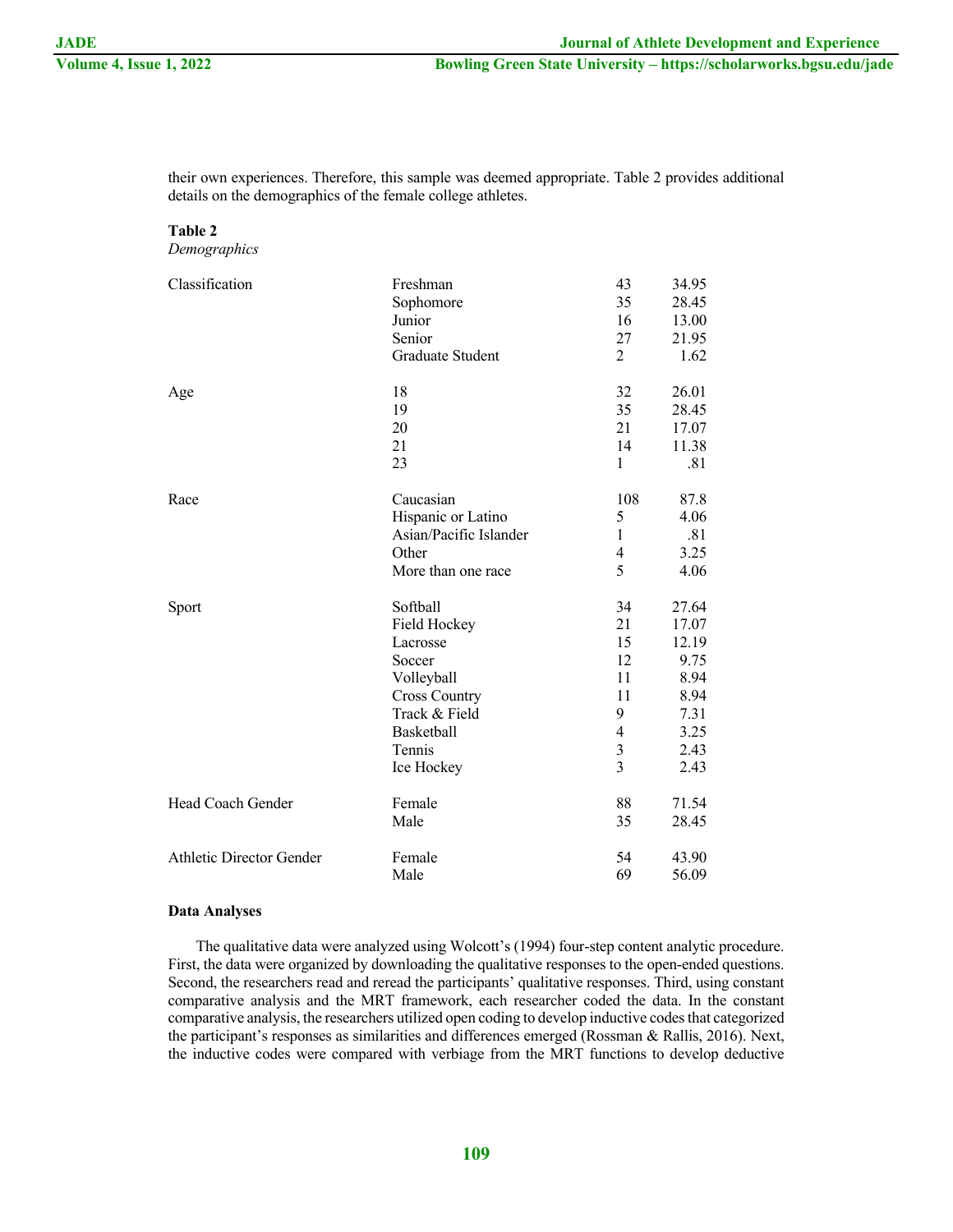codes. For example, a participant stated the following about their female coach: "Relatable and supportive, know when to push you." During the first round of inductive coding, this phrase was coded as supportive, relatable, and wants you to get better. Then, during the deductive coding process, the codes were identified as acceptance and confirmation and challenging from MRT.

# **Trustworthiness of the Data**

Multiple strategies introduced by Lincoln and Guba (1985) were used to strengthen the trustworthiness of the data. First, credibility (internal validity) was established with the use of constant comparative analysis where researchers established categories, which eventually evolved into themes based on the theoretical framework. Second, transferability (external validity) was established by using "thick descriptions" of the comments provided by the female college athletes (Erlandson et al., 1993). Sample comments are found in the results section of the paper. Third, dependability (reliability) was supported by researcher debriefing. The researchers examined the data separately and met to discuss themes and/or categories. Following multiple meetings, the researchers agreed upon the themes and/or categories. Finally, confirmability (objectivity) was based on the researchers' ability to limit bias and premature conclusions about the themes and/or categories by using constant comparative analysis, reading and rereading the data, and researcher debriefing.

#### **Results**

The researchers identified several key themes from the participants' open-ended responses and MRT. Aligning both with MRT and the study's research questions, female college athletes frequently identified both psychosocial and career function experiences with both female and male head coaches. Table 3 provides an overview of the results found in conjunction with research questions 1 and 2.

#### **Table 3**

*Themes and frequencies for research question 1 and 2*

| <b>Research Questions</b>                                                              | <b>Themes</b>                           |                                         |
|----------------------------------------------------------------------------------------|-----------------------------------------|-----------------------------------------|
|                                                                                        | <b>Psychosocial Functions</b>           | <b>Career Functions</b>                 |
| $#1$ : What mentoring<br>characteristics of female head<br>coaches are most frequently | Acceptance and confirmation<br>$(n=49)$ | Coaching $(n = 16)$                     |
| identified by Division III female<br>college athletes?                                 | Role modeling $(n=12)$                  | Challenging<br>assignments ( $n = 15$ ) |
| #2: What mentoring<br>characteristics of male head<br>coaches are most frequently      | Acceptance and confirmation<br>$(n=32)$ | Challenging<br>assignments ( $n = 16$ ) |
| identified by Division III female<br>college athletes?                                 | Counseling $(n = 18)$                   |                                         |

#### **Mentoring Characteristics of Female Head Coaches**

To address the first research question, a majority (78%, *n* = 88) of the interview responses from the female college athletes positively described the mentoring characteristics of their female head coaches. Contrastingly,  $10\%$  ( $n = 11$ ) of the female college athletes' responses negatively described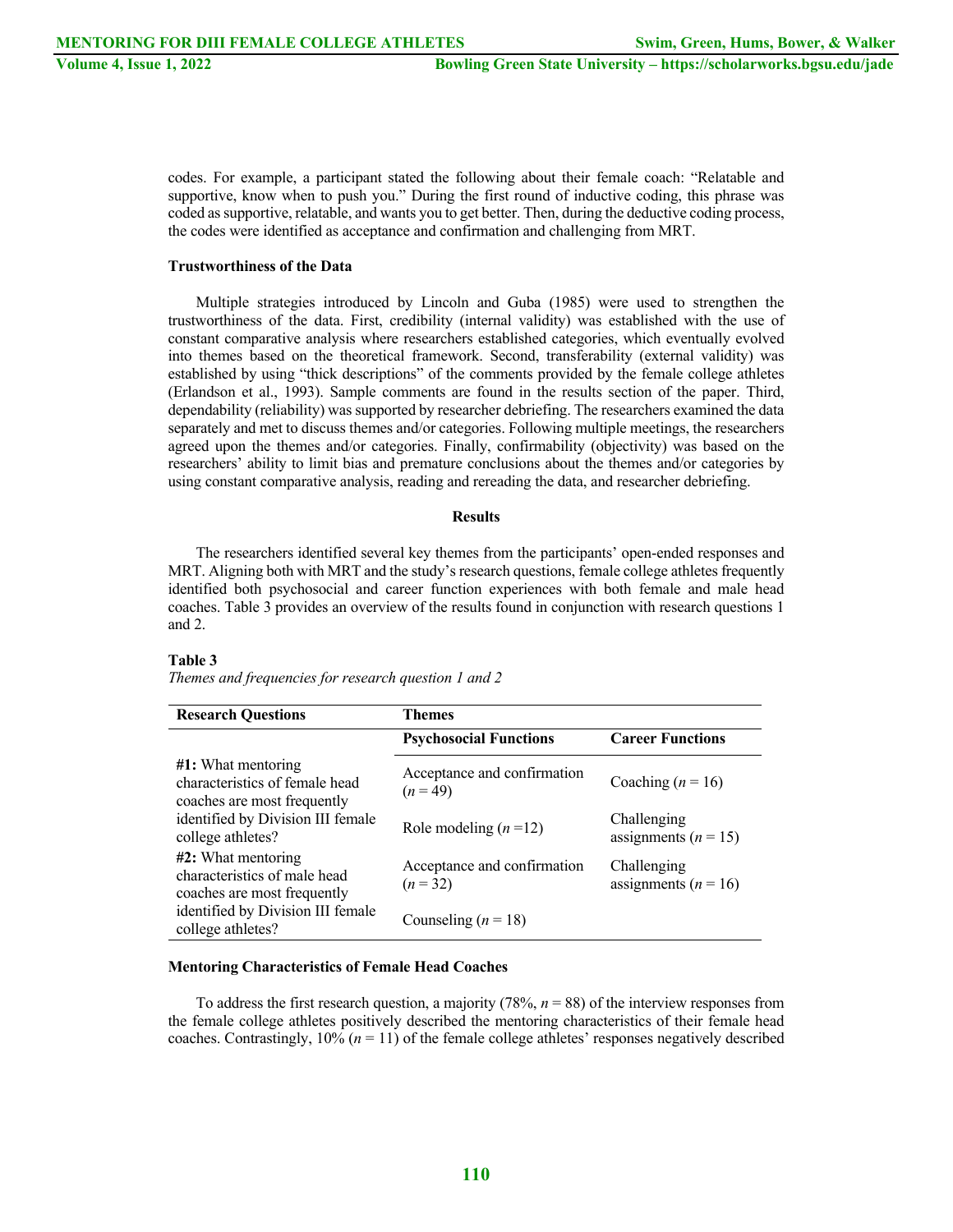mentoring characteristics, and  $12\%$  ( $n = 13$ ) were deemed neither positive nor negative. With an overwhelming majority of the participants' responses being described as positive, the MRT functions discussed in this section will focus on those positive responses. Of the 112 responses received for describing experiences with a female head coach, more than half (63%) of the respondents highlighted either a career or psychosocial MRT function. Notably, psychosocial mentoring functions were described more frequently by respondents than career functions, 56% to 31% respectively.

## *Psychosocial Functions of Female Head Coaches*

Of the 112 responses, each of the four psychosocial mentoring functions was identified at least once. The most frequently identified psychosocial functions were (a) acceptance and confirmation and (b) role modeling.

**Acceptance and Confirmation.** Multiple respondents  $(n = 54)$  described their female head coaches using the terms "understood," "acceptance," and "relatable." The female college athletes made comments such as, "they understand better with physical and mental issues" or "I have had amazing female head coaches. I feel that they are more understanding with school, work, etc." Other respondents noted their female coaches had been encouraging and supportive. One respondent stated: "My head coach taught me how to be strong and make good decisions based on the situation. She was a strong advocate for female athletes and took good care of my team." Respondents also noted how their female head coaches showed a personal interest in and respected the individual abilities of their players. As one respondent noted: "All of the female head coaches who have taken a personal interest in my sports career were always doing what they thought was best for me as I was not a stand out athlete."

**Role Modeling.** Similarly, many of the participants highlighted the role-modeling psychosocial function in their responses about female head coaches (*n* = 25). Several respondents used the term "role model" in their comments describing their female head coaches. For example, one respondent stated: "All my female coaches have been not only a support, encouragement, and role model during season but outside of season, too, including academics." Another respondent described her experience with female head coaches as role models and more, describing a strong sense of connection with her female head coaches. Her coach not only was a role model, but she also developed a connection and bond with her female coaches. She stated:

I have grown extremely close with all of my female head coaches and have created a strong bond on and off the field. They are all women I can look up to at any time and they are much easier to connect with as they understand communication between young women.

In addition, many respondents discussed a level of empowerment they received from their female head coaches. One respondent stated, "truly amazing, incredible role models, empowered selfassured women who lead without harshness or cruelty." Another female college athlete described her experience with female head coaches, stating "supportive, strong female presence that emphasizes women's strength, individuality, and abilities." These comments describe how the female college athletes recognized the behaviors, attitudes, and values of the female head coaches, seeing themselves in them.

#### *Career Functions of Female Head Coaches*

In addition to psychosocial functions being present in the female college athletes' comments, the respondents also used verbiage that themed into the five career functions of MRT. Even still, the females expressed career functions at a much lower rate in comparison to the psychosocial functions. The two most frequently identified career functions were (a) coaching and (b) challenging assignments.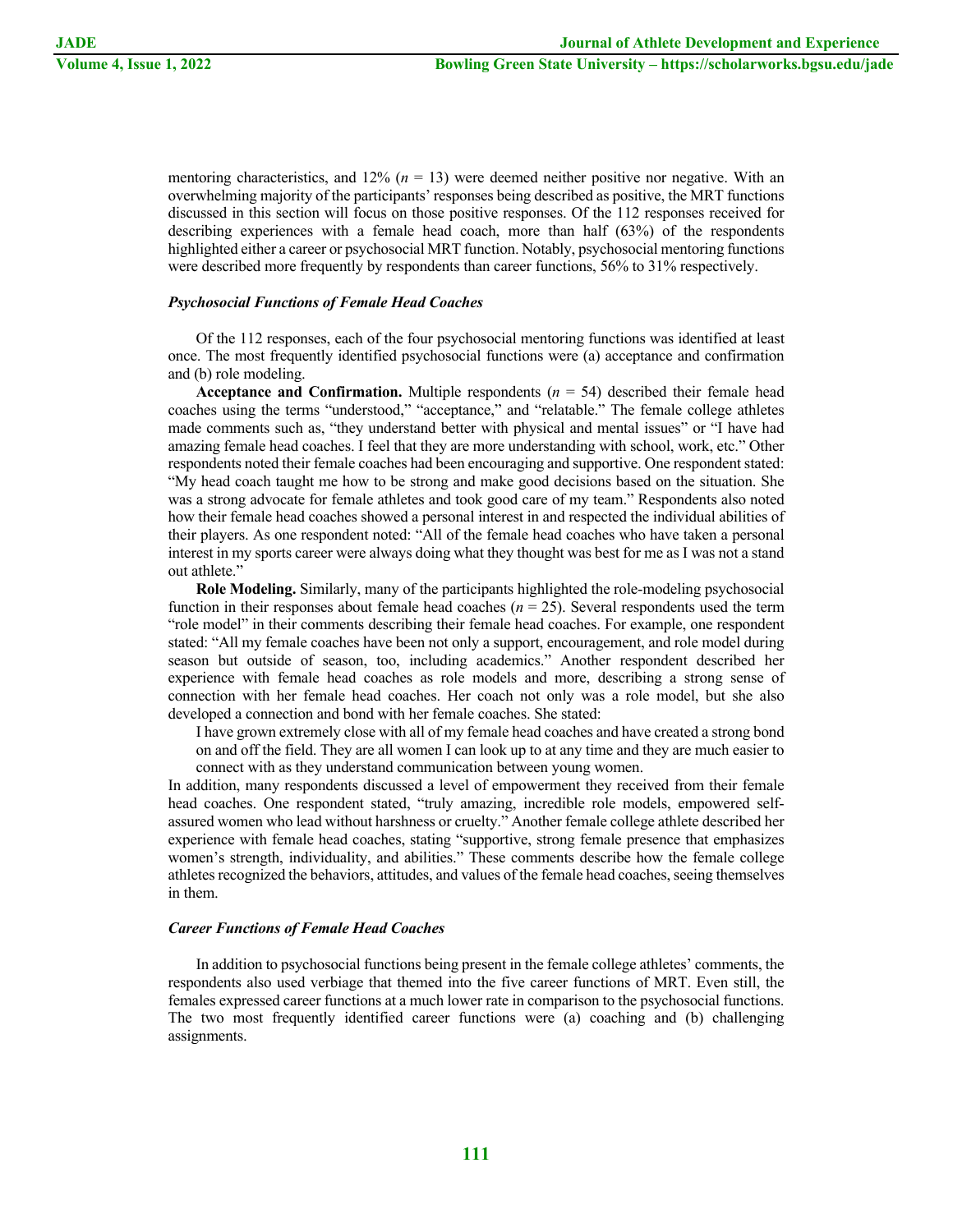**Coaching.** Coaching was found most frequently with 16 of the 35 responses (46%) relating to this function. The female college athletes acknowledged that their female head coaches were knowledgeable, not only about working with female athletes generally, but also about their sport. One respondent shared, "in comparison to the number of male coaches I've had, female coaches have been very few. With that said, I have learned A LOT more from my female coaches and have felt a greater connection to them." Additionally, the respondents felt the female head coaches had the relevant skills to be effective guides. For example, one respondent stated:

Have had mostly hard-ass female head coaches. Know the game really well because they have played it. Know how to encourage and spark a fire in players. Can still be a hard-ass on the field but develops a nice relationship with players off the field.

Respondents also noted that their female head coaches provided effective feedback. One female college athlete said, "The female coaches I have had included a lot of constructive criticism, but they have always brought me up rather than down."

**Challenging Assignments.** The female college athletes provided comments suggesting their female head coaches provided challenging assignments (*n* = 19). In alignment with challenging assignments, the female college athletes noted how their female head coaches knew how to push them. One respondent said, "I loved my female coach. Always understanding and gets where I come from and always pushes me." Another female college athlete described how her female head coach pushed her into leadership development and prepared her for greater responsibilities. She stated: "My head coach taught me how to be strong and make good decisions based on the situation. She was a strong advocate for female athletes and took good care of my team."

# **Mentoring Characteristics of Male Head Coaches**

In addressing the second research question, participants provided a total of 115 responses to the question regarding experiences with male head coaches. Of their responses, the female college athletes indicated having positive experiences with male head coaches only 39% (*n* = 46) of the time, while 36% ( $n = 41$ ) were coded as negative experiences, and 24% ( $n = 28$ ) of the responses were deemed neither positive nor negative. Therefore, when coding MRT functions for RQ2, both negative and positive experiences were represented. More than half of the responses demonstrated at least one MRT function. Specifically, career functions were described 39% and psychosocial functions were described 38%.

# *Psychosocial Functions of Male Head Coaches*

Of the 115 responses, each of the four psychosocial mentoring functions was identified at least once and in total, 44 responses were linked to one of the four psychosocial functions. The most frequently identified psychosocial functions were (a) acceptance and confirmation and (b) counseling.

**Acceptance and Confirmation.** The female college athletes' responses were coded as experiencing acceptance and confirmation  $(n = 35)$  by using the word 'understanding.' For example, participants stated, "I feel as though they are tough but at the same time are very understanding" and the "best coach I have had to this day, fun, understanding, and very determined." The female college athletes also highlighted the ability of the male head coaches to express 'respect' toward them as individuals. This was demonstrated by participants who stated, "I have had many very successful male coaches that I got along with and trust and respected" and "I enjoy having someone treat us like athletes and not based on my gender."

Although negative in nature, responses also were coded as acceptance and confirmation when respondents highlighted male head coaches' lack of ability to 'connect.' Multiple responses were coded as lack of connection from female college athletes with their male head coaches. For example,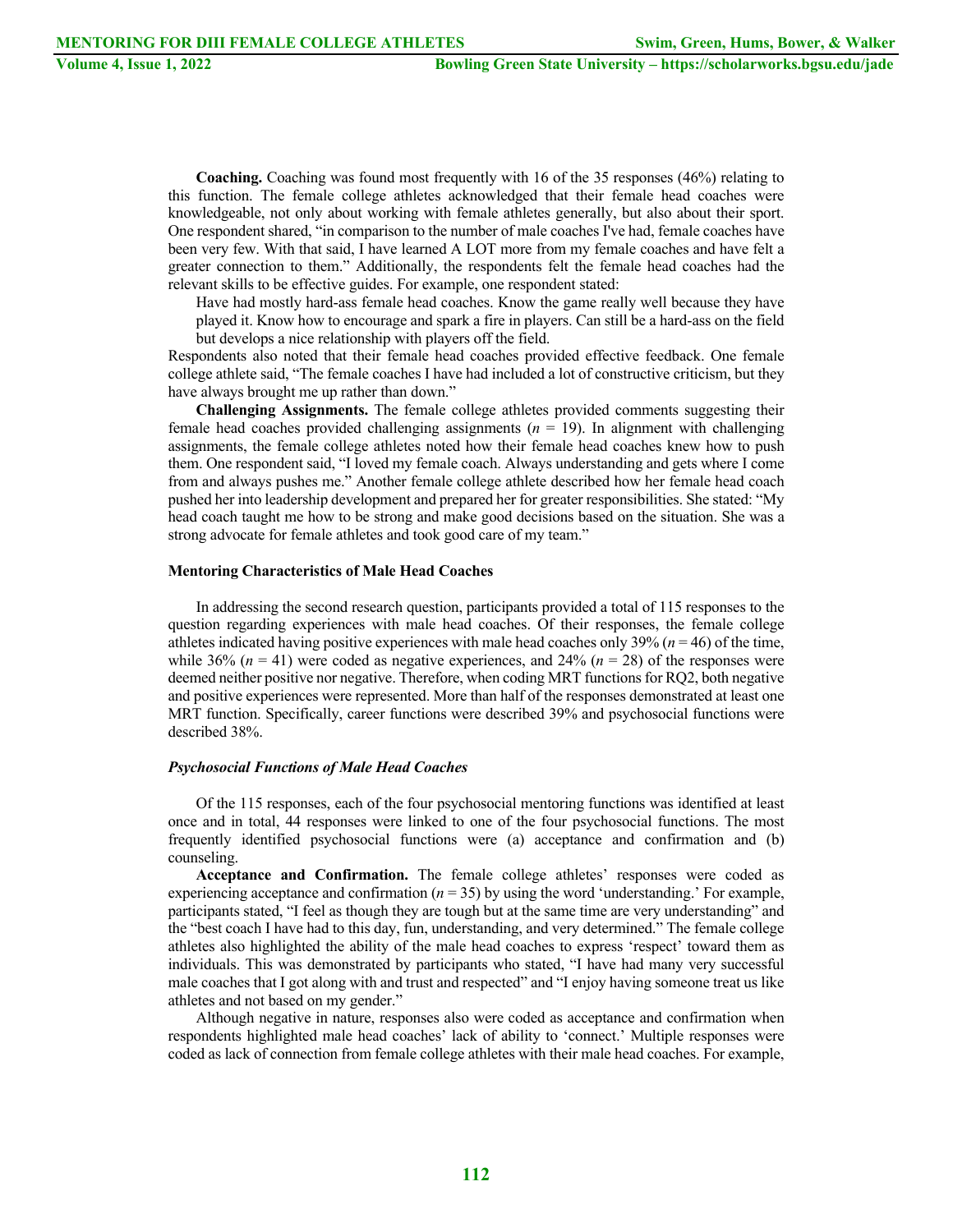participants stated, "harder to connect with on a personal level, which can ultimately affect you as an athlete" and "In my experience, male coaches aren't able to connect with their female players and don't know how to get across to them effectively." The respondents also highlighted the lack of understanding from the male head coaches, as one respondent stated: "Most of them were in their heads. Always judging us. Whatever we do wasn't good enough." The female college athletes also described negative experiences with relatability to their male head coaches, as one participant stated: "I do find that they do not have the same experience that female athletes have and, therefore, cannot relate to their players in certain situations."

**Counseling.** In addition, responses from the female college athlete also were coded in the counseling function  $(n = 20)$ . However, most of the counseling function were coded with negative experiences, as participants highlighted male head coaches' inability to properly communicate and help solve problems. For example, one participant stated: "I think male coaches tend to yell more and disregard emotions." Another female college athlete described this as: "Most of the time, male coaches don't understand the way that their female players perceive and handle situations." The participants also identified negative experiences with coaches handling athlete image as well. For example:

My experience with male sport head coaches has been extremely negative. The experiences I have had with male coaches is that they constantly were demeaning me and my athletic ability. Specifically, I was discriminated against by male coaches because of my size and stature.

Another female college athlete stated: "My college coach is a male. He told me that I needed to lose weight in order to be healthier. This was very difficult for me to hear because I have struggled with eating disorders." These comments demonstrate how the MRT function of counseling potentially could lead to negative experiences for female college athlete.

#### *Career Functions of Male Head Coaches*

In addition to the psychosocial functions the female college athletes identified, they also provided comments coded as career functions. Each of the five career functions of MRT was coded at least once, however, only challenging assignments emerged as a theme.

**Challenging Assignment.** Respondents provided comments aligned with the career function of challenging assignments ( $n = 17$ ). Similar to findings from RQ1, the female college athletes discussed the ability of their coach to push them to be successful. This was illustrated by comments such as, "they tend to push the players more to do better" and "I liked my male coaches a lot. They always push me to be the best I can." Another female college athlete stated her male coaches were "tougher, say it how it is, make you work harder" and one described male coaches as being "supportive and challeng[ing] their athletes."

#### **Difference of Experiences**

To address the final research question, the survey asked female college athletes to discuss their perceived differences between female and male head coaches. In total, 117 responses to this question were collected, with 62% of respondents indicating a difference in experiences with the gender of head coach, while only 38% indicated no difference.

# *No Differences*

Those who noted no difference in experiences based on the gender of head coaches focused on the ability of the coach, not their gender  $(n = 45)$ . For example, female college athletes stated, "A male coach can have social qualities females tend to express and vice versa. Gender shouldn't define the personality of a coach" and "I don't think there is very much difference between genders. All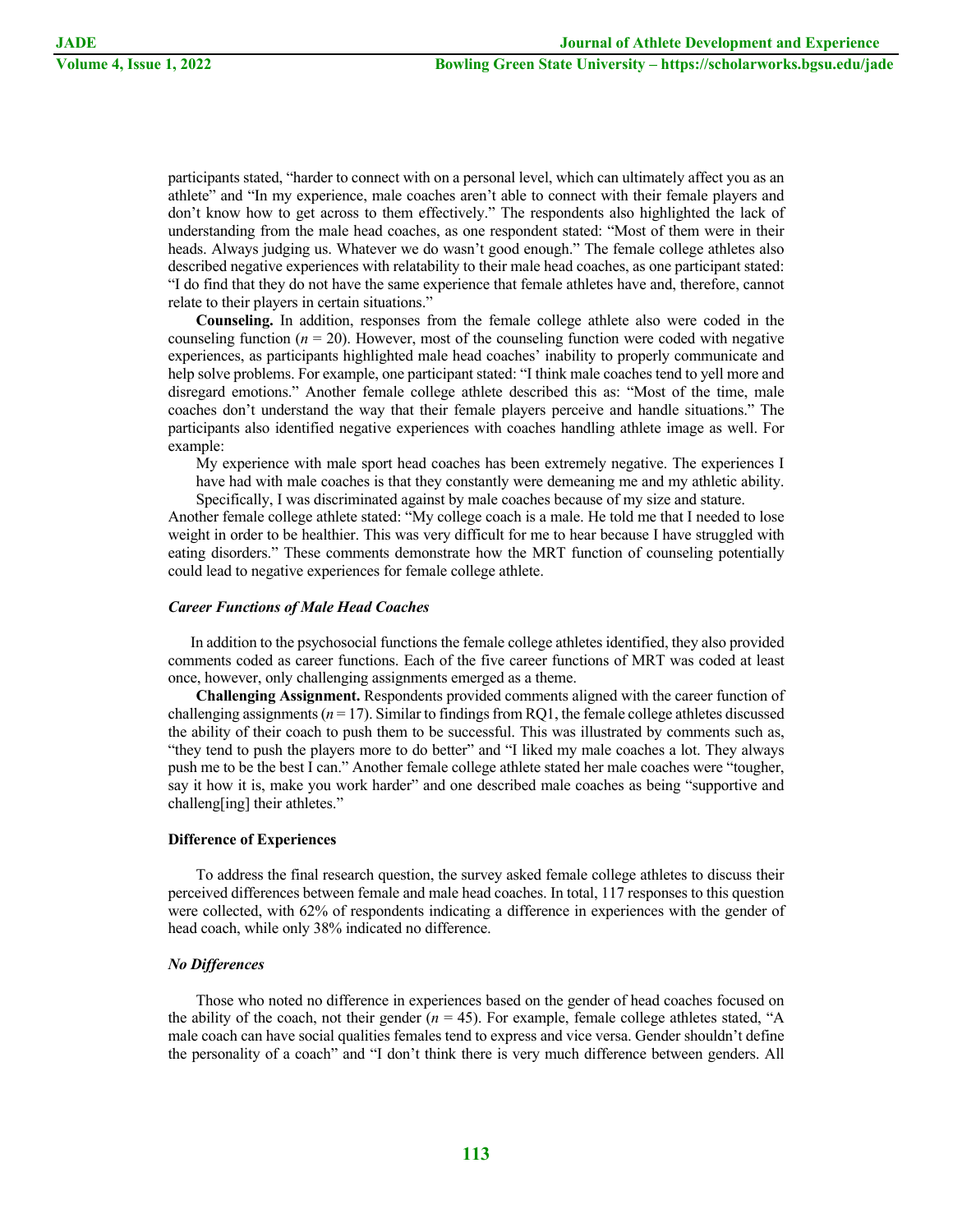coaches vary in coaching styles and techniques and it's the job of the player to adjust to the variances." Additionally, the participants indicated as long as the coach wanted to win, gender was non-significant. For example:

In my opinion, though I don't really care as long as my coach takes practices seriously and knows when to be stern and serious or even if they need to yell, because at the end of the day, I want to win games so do whatever it is you need to do to make me better.

Overall, female college athletes overwhelmingly identified career function traits when describing their lack of perceived differences with head coaches of different genders.

#### *Differences*

Contrastingly, participants consistently highlighted psychosocial functions as to why differences emerged from experiences with female and male head coaches  $(n = 72)$ . The respondents found female head coaches more frequently exhibited psychosocial functions than males. For example:

I feel it is easier to have a relationship with a female coach, mainly because we are both females and have similar "problems" that I could talk about and be open with. I feel the connection is easier to make, but I have also had a good relationship with male coaches. More with females than males.

Furthermore, another female college athlete stated: "I feel like female head coaches are more approachable with personal and athletic problems than male coaches. Have no problem going to my female head coach's office but feel much more anxiety when it's a male coach."

They also discussed the ability of female head coaches to be powerful figures. One participant stated:

In my many years of playing, male coaches have always been less understanding. Female coaches are more nurturing and can relate to the struggles that us female athletes face every day. Female coaches have always helped us fight these battles, whether it be discrimination on the bus or with male sports teams. Female coaches tend to fight for us, but male coaches tend to act like these problems don't exist. Female coaches coaching a female sport offer a perspective into the athlete's life that male coaches often miss.

The differences noted for female college athletes in regard to experiences with the gender of the head coach partially can be explained through MRT functions. Specifically, psychosocial functions foster a more inclusive mentoring environment for female college athletes.

# **Discussion**

The purpose of this study was to examine the mentoring experiences of Division III female college athletes with their male and female head coaches by utilizing the MRT framework. Expanding on Park et al.'s (2017) work with Division I athletes, MRT was utilized to identify mentoring characteristics of both male and female head coaches as identified by the Division III female college athlete participants. The results suggested several themes. In total, four main findings emerged from the results: (a) participants expressed differences in their mentoring experiences with male and female head coaches, (b) participants identified psychosocial mentoring functions most frequently, regardless of the gender of the head coach, (c) participants strongly identified with the acceptance and confirmation function regardless of gender, and (d) participants identified career functions less frequently regardless of the gender of the head coach.

First, participants reported primarily positive mentoring experiences with their female head coaches, but both negative and positive mentoring experiences with their male head coaches. Aligned with past studies, Division III female college athletes described more positive experiences with samegender mentorship (Avery et al., 2008; Lough, 2001; Masssengale & Lough, 2010). However, this finding contradicts the more recent work of Park et al. (2017) whose results indicated both male and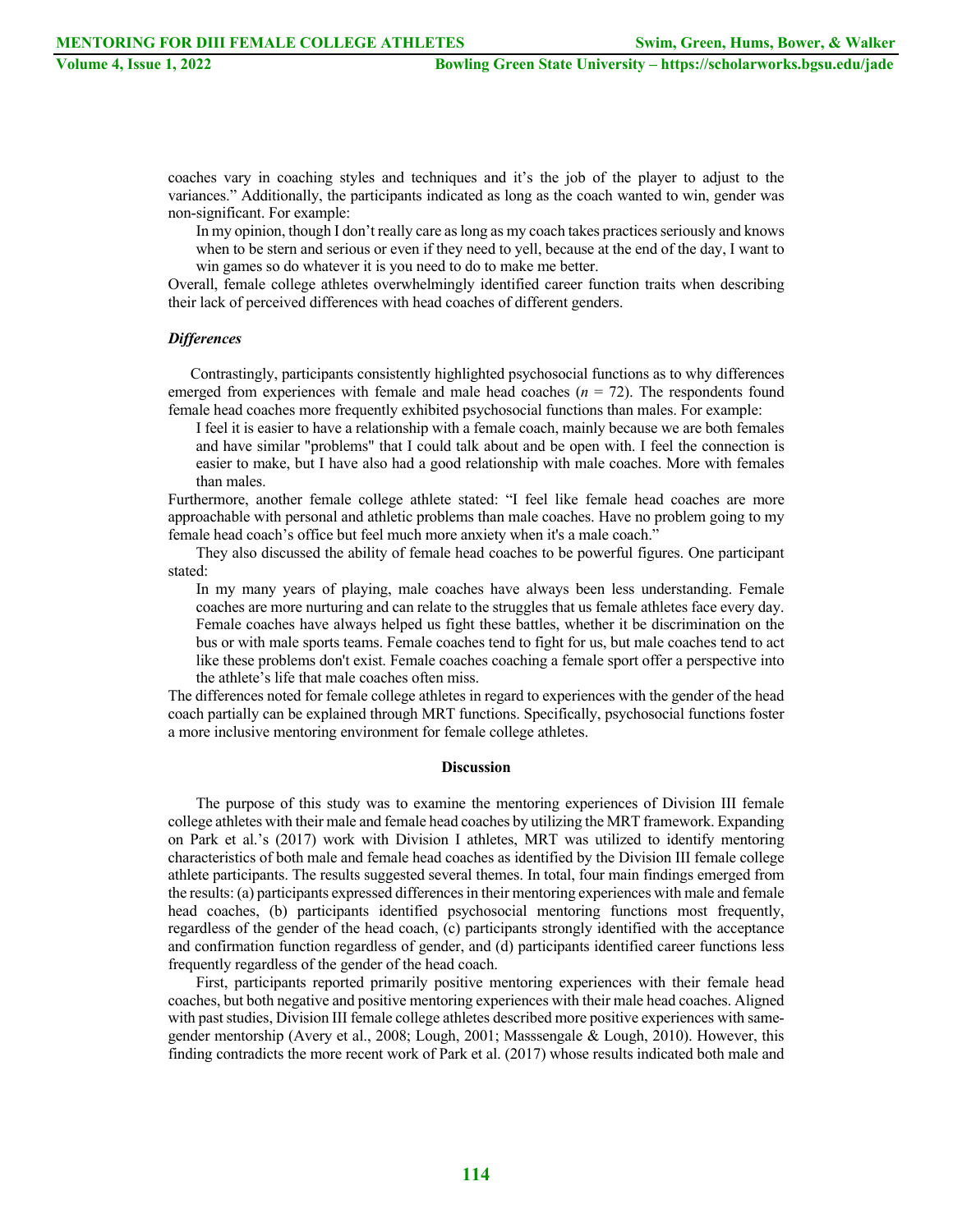female mentors were evaluated equally. While some past studies have indicated women working in athletic administration report positive overall experiences with both male and female mentoring relationships (Bower, 2011; Bower et al., 2019), this study suggests the benefits of having female coaching mentors for female college athletes far outweighs that of a male coaching mentor in the Division III sport setting. The female college athletes in the present study also indicated feeling less connection with male head coaches, a possible result of negative experiences with those coaches (Allen & Eby, 2004; Rima et al., 2019). This lack of connection was extremely evident in the differences between head coaches highlighted by participants. The participants reported that female coaches had a greater commitment to understanding the athlete personally, not just on the playing field. This may highlight the unique experiences of Division III female college athletes, who seek support in not only athletics but other on-campus engagements as well.

Another potential reason for this difference is female coaches usually are former college athletes themselves, which allows them to further connect with the experiences of their current female college athletes (Acosta & Carpenter, 2014; Bloom et al., 1998). While male coaches also may represent the former college athlete population, their athletic experiences may be mitigated based on the differences in sport participation between female and male college athletes (Tudor & Ridpath, 2019). This was explained well by one participant in describing her female coach in this way: "The coach that recruited me as a player was young and a Division I pitcher and first baseman. This allowed her to understand the position we were in because she had been there not long ago." Thus, the sponsorship of young female coaches to the coaching profession, especially head coaching roles, may be extremely beneficial for the female college athletes at Division III universities.

Secondly, the female college athletes in this study highlighted psychosocial functions more frequently than career functions, or rather, female college athletes expressed a need for interpersonal connection with coaches more than a need for on-field guidance and support. This contradicts most past mentorship literature on MRT principles, as career functions usually are emphasized more than the psychosocial functions of mentorship (Bower, 2008; 2011). However, the present study aligns with the findings from Park et al. (2017) who also found female college athletes placed a higher emphasis on psychosocial characteristics in their mentoring relationships, which could demonstrate a potential shift in needs for female college athletes.

The female college athlete's desire for a strong inter-personal connection aligns with the mission of Division III athletics. Given that athletics may not be the sole priority for Division III college athletes, it is understandable that the interpersonal connection with their head coach holds more importance to them (Katz et al., 2015). When comparing experiences between gender of head coaches, Allen and Eby (2004) found female head coaches provided more positive interpersonal relationships for female athletes (psychosocial functions). These findings also highlight how female college athletes described negative psychosocial functions (lack of inter-personal relationships) with male head coaches. The differentiating experiences the female college athletes describe between male and female coaches represents a concerning finding in regard to mentorship, as it demonstrates a lack of connection in the cross-gender mentorship between male head coaches and female college athletes. As Rezania and Gurney (2014) found, coach behaviors impact college athletes' commitment to their respective coaches. Hence, Division III male head coaches may need to engage in stronger psychosocial functions moving forward to improve the overall experience of their female college athletes.

Third, participants reported strong identification with the psychosocial function of acceptance and confirmation, which appeared substantially more frequently in participant responses than other functions. This contradicts work from both Park et al. (2017) and Bower and Hums (2014) who found counseling to be the most identified/important psychosocial function for the women participants in their studies. This contradictory finding helps further the understanding of the needs for female college athletes and their relationships with coaches. For example, in the Division III sport structure, female college athletes may hold multiple competing interests (academics, clubs, internships, etc.),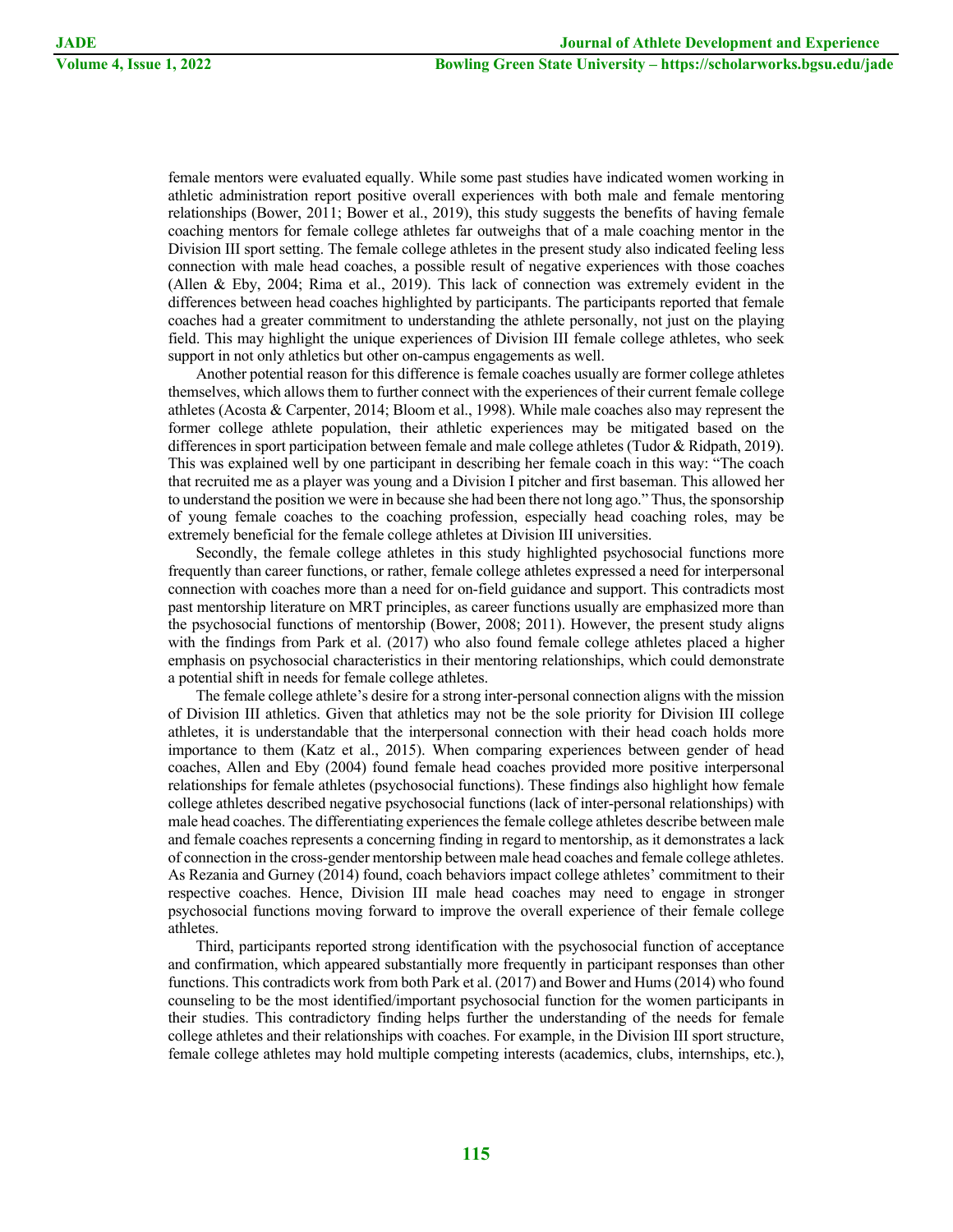which coaches must be cognizant of during their interactions and support. As highlighted, this study differs from past literature as it focuses specifically on female college athletes, and not women in sport leadership roles (Bower & Hums, 2014). Thus, these findings suggest Division III female college athletes need to experience more acceptance and confirmation from their coaches (male and female) during their college careers.

Fourth, participants identified career functions less frequently when describing experiences with their male head coaches. This could prove detrimental to the development of female college athletes, as Bower (2008) found female employees who experienced career functions expressed higher taskrelated competency. Similarly, Ragins and Cotton (1999) found career functions are important because male mentors may provide greater career outcomes for female protégés due to their power within organizations. However, this study's results suggest female college athletes may not be receiving or value the career function support from male head coaches. One potential reason for the lack of identification from participants of the career function could be the assumption that college athletes will choose careers in their academic major, rather than the sport setting (Park et al., 2017). For example, a coach's expertise lies in their knowledge of the sport they coach, therefore the mentoring career functions most likely expressed are associated with the respected sport or sport industry. As stated prior, most Division III college athletes will not enter or have a desire to enter sport leadership positions (Swim et al., 2021), as they hold more engagement with academics. This may lead to a lack of identification with career functions (career in sport) from female college athletes, potentially leading to the lack of women in sport leadership roles, as they may over-look careers in sport and their coaches engaging in these mentoring functions.

# **Practical Implications**

This study indicates Division III female college athletes could benefit from a balanced mentoring approach by their head coaches. While the head coach position may only be one of multiple mentors on a college campus for college athletes, they still represent an important role in the college athlete experience. First and foremost, Division III female college athletes need to experience intentional mentoring relationships that focus on collaborative and understanding relationships (psychosocial functions) with their head coaches. These coaches also need to ensure they engage their athletes across a wide range of experiences (athletic, academic, social, etc.), as Division III female college athletes are looking to engage in all these opportunities. Thus, coaches need to formulate a mentorship relationship focused on balance and commitment to the holistic college student experience.

Furthermore, this research indicated female college athletes experience more positive outcomes with same-gender mentoring relationships. Therefore, athletic directors at the Division III level should actively work to recruit, hire, and support young female head coaches for their women's teams, as well as actively seek to diversify their assistant coaches and support staff. The more diversification in the hiring process among athletic departments, the more likely female college athletes will be able to gain potential mentorship relationships. At the current moment, the Division III level represents the most gender diversity in its leadership from member schools in the NCAA, however, with such small athletic departments, there could be less females to connect with. Therefore, creating conference mentorship programs for female college athletes may enhance experiences and diversify networks, potentially even creating stronger opportunities for female athletes to enter the coaching or athletic administration field.

This study also suggests male head coaches need to be more active in creating and exhibiting positive mentoring functions. Male head coaches at the Division III level may need to become more cognizant of their mentorship and leadership style toward their female college athletes. Most female athletes with male head coaches in this study expressed negative experiences, a troublesome finding to the development of the next generation of female sport leaders and head coaches. Thus, it is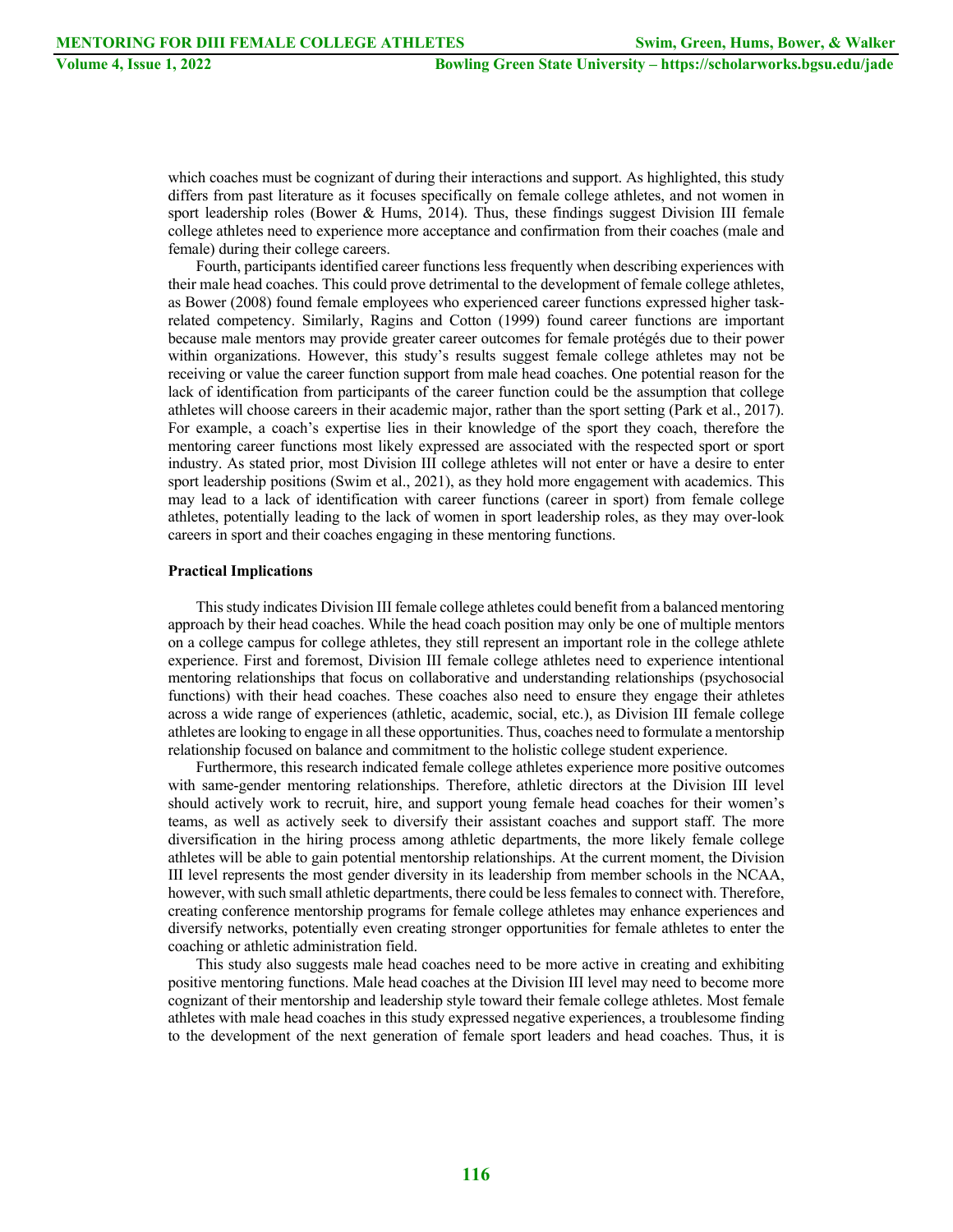imperative for athletic administrators to monitor the programs and provide support and coaching to male coaches to ensure female college athletes have a positive experience with their male coach.

Lastly, the results from this study suggest Division III female athletes possess a strong desire and passion to grow both athletically and personally through a mentorship relationship with their head coach. This represents a potential difference from other NCAA Divisions, therefore both male and female head coaches need to be more intentional in how they engage within their mentoring relationships. In doing so, coaches positively may impact female college athlete experiences, as this study shed light on their need for support. A greater commitment to mentoring relationships from coaches may allow for their female college athletes to build personal and professional connections with them. At the Division III level, coaches must be active in their mentorship and recognize this mentoring relationship may not specifically revolve around sport. Acknowledging this may create a more inclusive environment for all female college athletes at the Division III level.

# **Future Research**

The findings of this study present several future research opportunities. First, as this study focused on the protégé experiences, examining the mentor perspective also might shed light on mentoring relationships between players and coaches. Secondly, the mentoring experiences of male college athletes with their respective head coaches at the Division III level are warranted. Next, this study specifically focused on NCAA Division III female college athletes, therefore an investigation of Division I and II female college athletes is warranted. Comparing the experiences found in this study to the other two NCAA divisions may lead to a better understanding of the current experiences of all-female college athletes and mentoring relationships. Lastly, a further investigation into the negative experiences of female college athletes with male coaches may provide further insights.

# **Limitations**

There were a few limitations to this study. First, the researchers already addressed the low return rate and provided justification and support of why the number was low, yet acceptable. An increase in the number of participants may provide additional insights and representation. Second, the study was limited to Division III female college athletes within one region of the country. Finally, these results were part of a larger study on female college athlete experiences, which may have influenced participant bias in responses. Since no mention of the word "mentorship" was included at all during the study, the researchers feel any response bias present in this study was low.

#### **Conclusion**

Coaches play an important role in the personal and athletic development of their athletes. They are positioned well to be mentors to the young people with whom they work. Some coaches may embrace this role while others may not. What this study shows, however, is that those who decide to provide mentorship must understand what behaviors they model are most beneficial, keeping in mind that not all protégés will interpret behaviors the same. The gender of both the coach and the athlete can play a role in the ultimate success of the mentoring relationship, and coaches need to be aware of these differences so they can best help their athletes develop into productive citizens once their sporting careers conclude.

# **References**

Acosta, R. V., & Carpenter, L. J. (2014). *Women in intercollegiate sport. A longitudinal, national study, thirty-seven-year update. 1977-2014*. www.acostacarpenter.org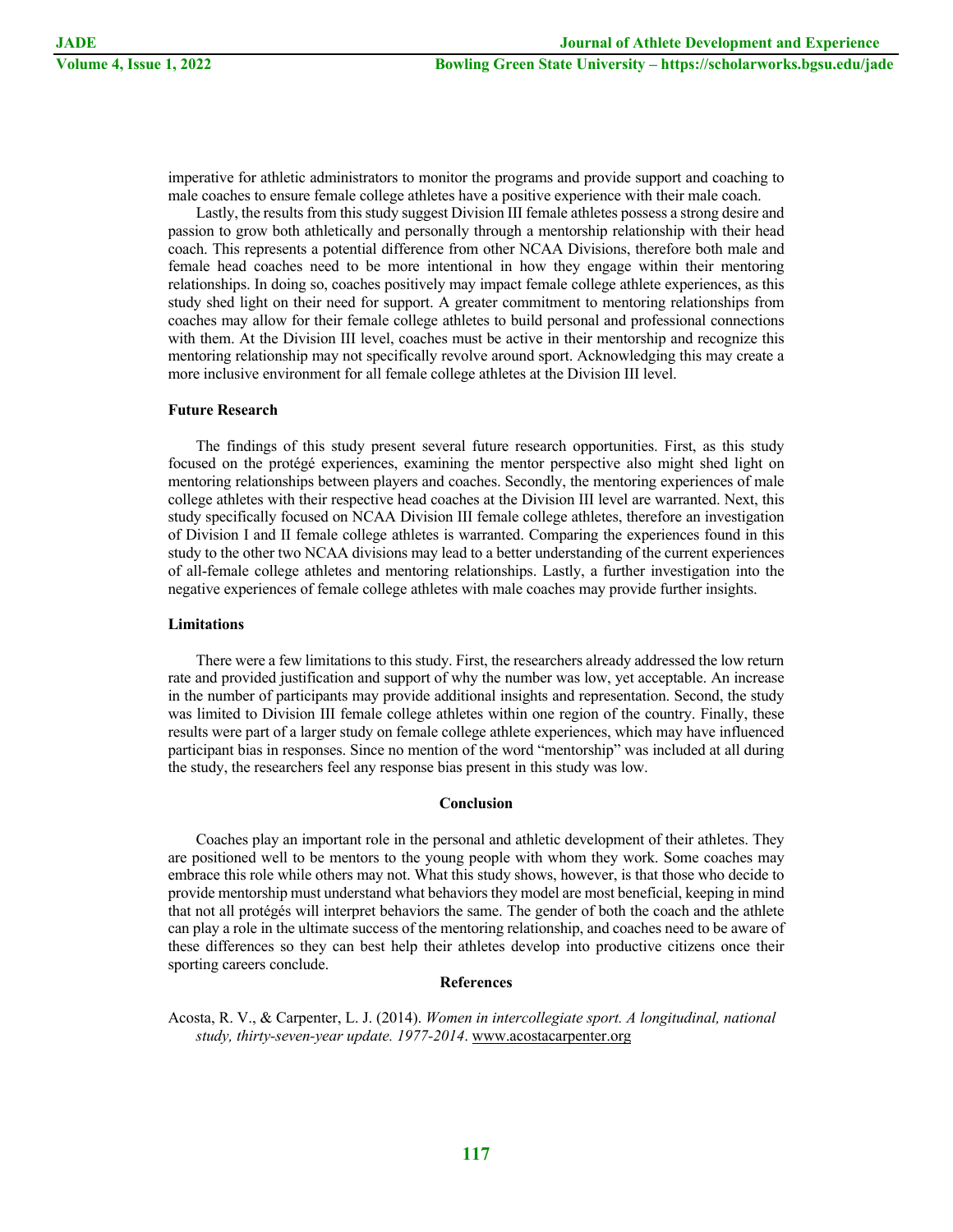Allen, T. D., & Eby, L. T. (2004). Factors related to mentor reports of mentoring functions provided: Gender and relational characteristics. *Sex Roles, 50*(1), 129-139. https://doi.org/10.1023/B:SERS.0000011078.48570.25

Avery, D. R., Tonidandel, S., & Phillips, M. G. (2008). Similarity on sports sidelines: How mentor-protégé sex similarity affects mentoring. *Sex Roles, 58*, 72-80. https://doi.org/10.1007/s11199-007-9321-2

Bebetsos, E., Filippou, F., & Bebetsos, G. (2017). Athletes' criticism of coaching behavior: Differences among gender, and type of sport. *Polish Psychological Bulletin, 48*(1), 66-71. https://doi.org/10.1515/ppb-2017-0008

Bloom, G. A., Durand-Bush, N., Schinke, R. J., & Salmela, J. H. (1998). The importance of mentoring in the development of coaches and athletes. *International Journal of Sport Psychology, 29*, 267-281.

Bower, G. G. (2007). Factors influencing the willingness to mentor 1st-year faculty in physical education departments. *Mentoring and Tutoring: Partnership in Learning, 15*(1), 73-85. https://doi.org/10.1080/13611260601037397

Bower, G. G. (2008). Mentor functions and outcomes: Advancing women within leadership positions within the health and fitness industry. *Advancing Women in Leadership Journal, 28.*

Bower, G. G. (2009). Effective mentoring relationships with women in sport: Results of a metaethnography. *Advancing Women in Leadership, 29*(3), 29. https://doi.org/10.21423/awljv29.a268

Bower, G. G. (2011). The examination of the mentoring relationships between the head coach and assistant coaches of women's basketball teams. *Advancing Women in Leadership, 31*, 1-7. https://doi.org/10.21423/awlj-v 31.a66

Bower, G. G., & Hums, M. A. (2014). Examining the mentoring relationships of women working in intercollegiate athletic administration. *Mentoring & Tutoring: Partnership in Learning, 22*(1), 4-19. https://doi.org/10.1080/13611267.2014.882585

Bower, G. G., Hums, M. A., & Keedy, J. L. (2006). Factors influencing the willingness to mentor females in leadership positions within campus recreation: A historic perspective. *Advancing Women in Leadership, 20*, 1-18. https://doi.org/10.21423/awlj-v20.a237

Bower, G. G., Hums, M. A., & Williams, S. (2019). Mentoring characteristics and functions important to men and women within intercollegiate athletic administration. *Journal of Intercollegiate Sport, 12*(1), 2-24. https://doi.org/10.17161/jis.v12i1.11565

Bullard, J. B. (2021, January 14). Enhancing the well-being of Division III collegiate athletes during the pandemic: The role of coaches. *Association for Applied Sport Psychology.*  https://appliedsportpsych.org/blog/2021/01/enhancing-the-well-being-of-division-3 collegiate-student-athletes-during-the-pandemic-the-important-role-of-coaches/

Burgin, A. S. (2011). *An analysis of scholar athlete attitudes and behaviors, and academic excellence.* (Publication No. 3489813) [Doctoral dissertation, Capella University]. ProQuest Dissertations Publishing.

Bradley, G. L. (2020). *Female athletes in pursuit of a career in collegiate sports leadership*. (Publication No. 28089326) [Doctoral dissertation, Wayne State University]. ProQuest Dissertations Publishing.

Bruening, J. E., Dixon, M. A., & Eason, C. M. (2016). Coaching and motherhood. In N. M. LaVoi (Ed.), *Women in sports coaching* (pp. 75-95). Routledge.

Caron, J., Vargas, M., & Hawn, S. (2015). Comparing coaches' and athletes' perceptions of coaching efficacy. *Journal of Sport Behavior, 41*(3), 351-367.

Crisp, G., & Cruz, I. (2009). Mentoring college students: A critical review of the literature between 1990 and 2007. *Research in Higher Education, 50*, 525-545. https://doi.org/10.1007/s11162-009-9130-2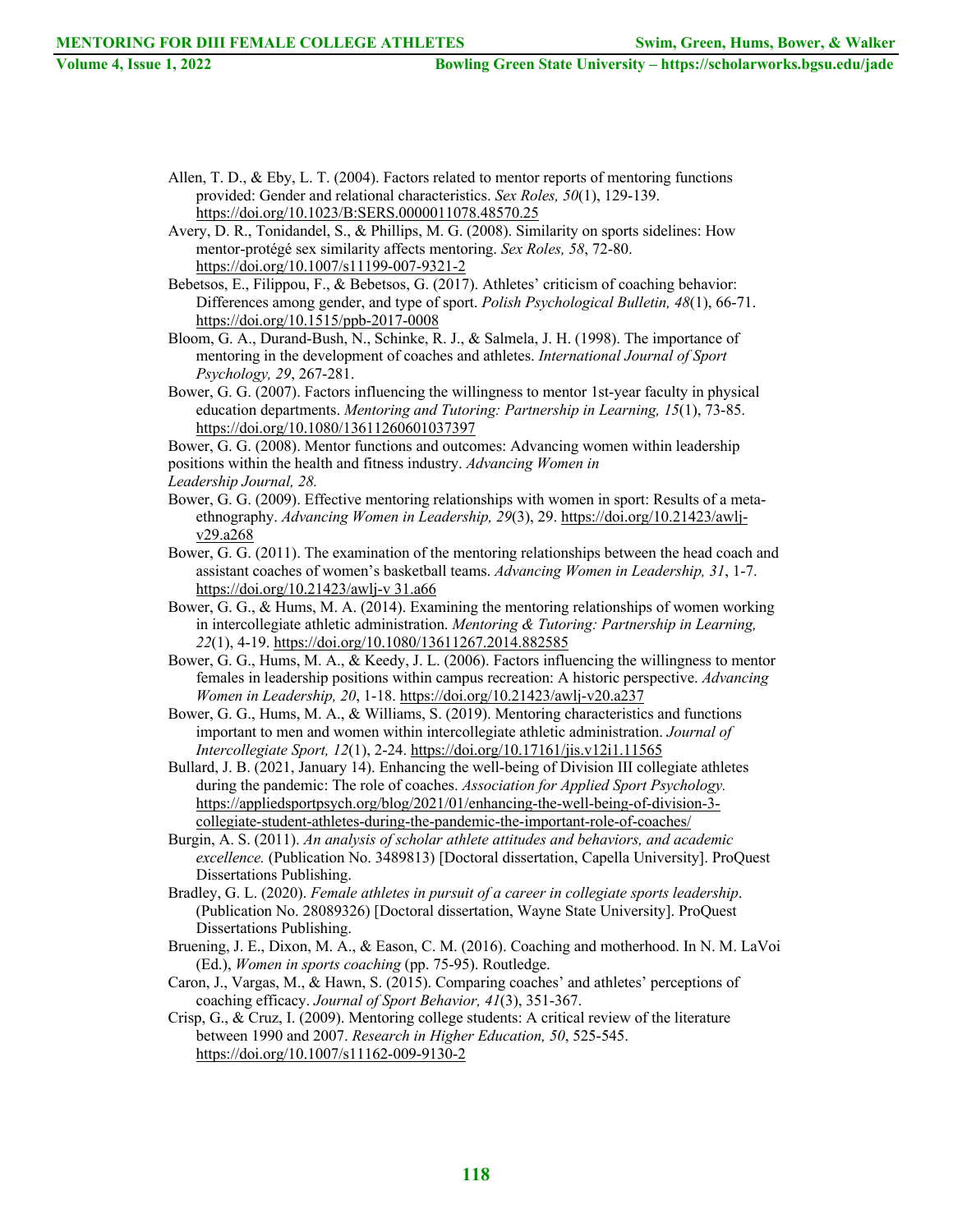- Czekanski, W. A., & Barnhill, C. R. (2015). Recruiting the college athlete: An examination of the college decision process. *Journal for the Study of Sports and Athletes in Education, 9*(3), 133- 144. https://doi.org/10.1080/19357397.2015.1122999
- Eagly, A. H. (1987). *Sex differences in social behavior: A social role analysis.* Erlbaum.
- Eagly, A. H. (2018). Some leaders come from nowhere: Their success is uneven. *Journal of Social Issues, 74*(1), 184-196. https://doi.org/10.1111/josi.12263
- Erlandson, D. A., Harris, E. L., Skipper, B., & Allen, S. D. (1993). *Doing naturalistic inquiry: A guide to methods*. Sage Publications.
- Greenawalt, N. J. (2012). *Modern sexism and preference for a coach among select National Collegiate Athletic Association Division I female athletes: A quantitative and qualitative analysis.* (Publication No. 3519049) [Doctoral dissertation, Indiana University of Pennsylvania]. ProQuest Dissertations Publishing.
- Hancock, M. G., Cintron, A., & Darvin, L. (2018). Socialization to careers in intercollegiate athletics: A comparison of men and women. *Women in Sport and Physical Activity Journal, 26*(1), 12-22. https://doi.org/10.1123/wspaj.2017-0002
- Hancock, M. G., & Hums, M. A. (2016). A "leaky pipeline"?: Factors affecting the career development of senior-level female administrators in NCAA Division I athletic departments. *Sport Management Review, 19*, 198-210. https://doi.org/10.1016/j.smr.2015.04.004
- Harry, M., & Weight, E. (2021). Post-collegiate athlete transitions and the influence of a coach. *Journal for the Study of Sports and Athletes in Education, 15*(3), 219-244. https://doi.org/10.1080/19357397.2021.1916338
- Homans, G. C. (1958). Social behavior as exchange. *American Journal of Sociology, 63*(6), 597- 606. https://www.jstor.org/stable/2772990
- Huml, M. R., Taylor, E. A., & Dixon, M. A. (2020). From engaged worker to workaholic: a mediated model of athletic department employees. *European Sport Management Quarterly,* 1-22. https://doi.org/10.1080/16184742.2020.1765404
- Johnson, S. K., Geroy, G. D., & Griego, O. V. (1999). The mentoring model theory: Dimensions in mentoring protocols. *Career Development International, 4*(7), 384-391. https://doi.org/10.1108/13620439910295736
- Jowett, S. (2017). Coaching effectiveness: The coach-athlete relationship at its heart. *Current Opinion in Psychology, 16*, 154-158. https://doi.org/10.1016/j.copsyc.2017.05.006
- Jowett, S., & Cockerill, I. M. (2002). Incompatibility in the coach-athlete relationship. In Cockerill, I. M. (Eds.), *Solutions in Sport Psychology* (pp. 16-31). Thompson Learning. https://www.researchgate.net/publication/234092766 Incompatibility in the coachathlete relationship
- Jowett, S., & Nezlek, J. (2011). Relationship interdependence and satisfaction with important outcomes in coach-athlete dyads. *Journal of Social and Personal Relationships, 29*(3), 287- 301. https://doi.org/10.1177/0265407511420980
- Kalin, J. L., & Waldron, J. J. (2015). Preferences toward gender of coach and perceptions of roles of basketball coaches. *International Journal of Exercise Science, 8*(4), 303-316. https://digitalcommons.wku.edu/ijes/vol8/iss4/1
- Katz, M., Pfleegor, A. G., Schaeperkoetter, C., & Bass, J. (2015). Factors of success in NCAA division III athletes. *Journal of Issues in Intercollegiate Athletics, 8*, 102-122. http://csrijiia.org/old/documents/publications/research\_articles/2015/JIIA\_2015\_8\_6\_Factors\_in\_Succe ss\_NCAA\_DIII.pdf
- Kram, K. E. (1985). *Mentoring at work*. Scot, Foresman.
- Lambert, A. D., & Miller, A. L. (2014). Lower response rates on alumni surveys might not mean lower response representativeness. *Educational Research Quarterly*, *37*(3), 40-53. https://eric.ed.gov/?id=EJ1061974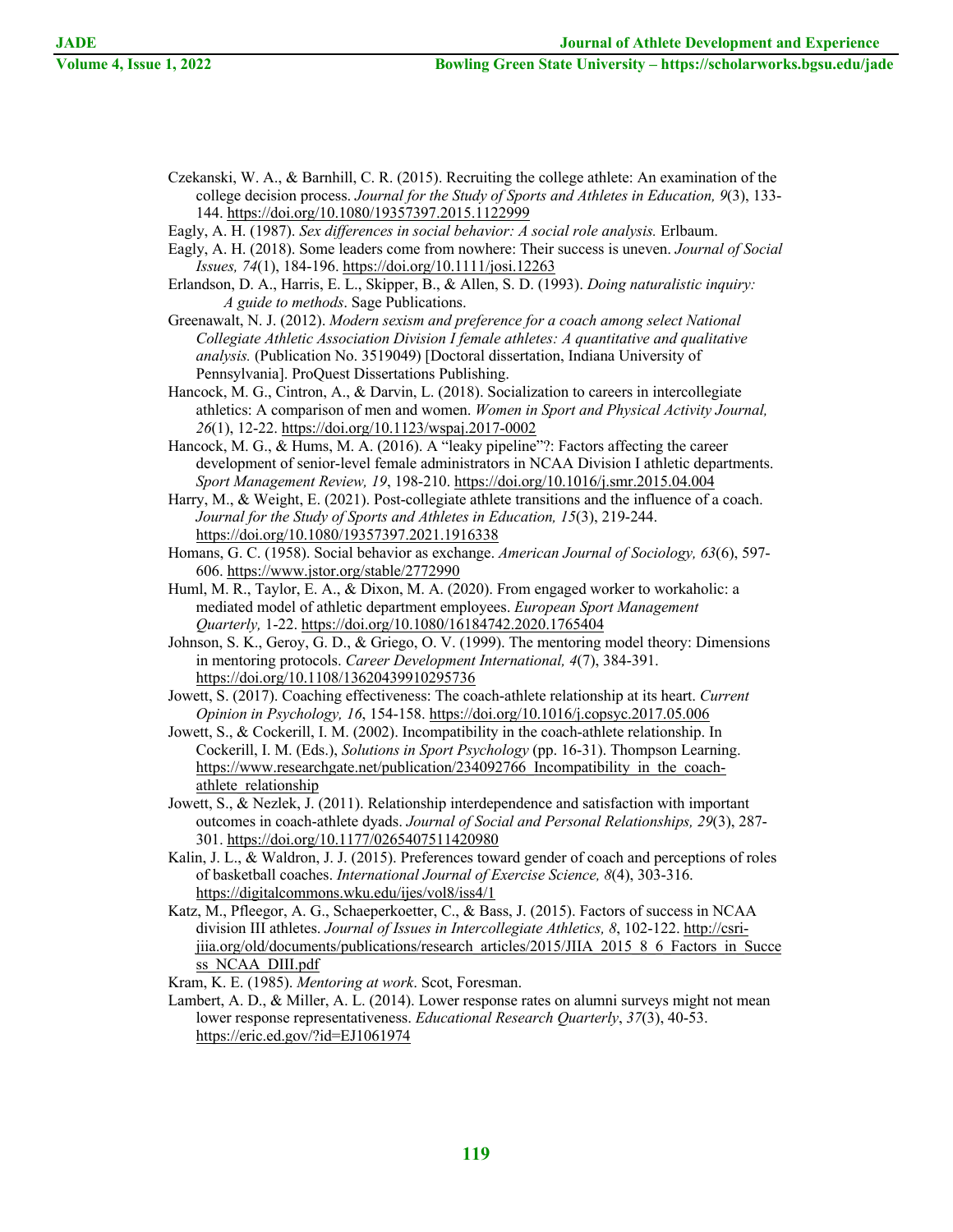- Lee, Y. H., & Chelladurai, P. (2018). Emotional intelligence, emotional labor, coach burnout, job satisfaction, and turnover intention in sport leadership. *European Sport Management Quarterly, 18*(4), 393-412. https://doi.org/10.1080/16184742.2017.1406971
- Lincoln, Y. S. & Guba, E. G. (1985). *Naturalistic inquiry*. Sage Publications.
- Lopez, R. L., & Levy, J. L. (2013). Student athlete's perceived barriers to and preferences for seeking counseling. *Journal of College Counseling, 161*(1), 19-31. https://doi.org/10.1002/j.2161-1882.2013.00024.x
- Lough, N. (2001). Mentoring connections between coaches and female athletes. *Journal of Physical Education, Recreation, & Dance, 72*(5), 30-33. https://doi.org/10.1080/07303084.2001.10605749
- Lowin, A., Hrapchak, W. J., & Kavanagh, M. J. (1969). Consideration and initiating structure: An experimental investigation of leadership traits. *Laboratory Studies of Experimental Organizations, 14*(2), 238-253. https://doi.org/10.2307/2391102
- Massengale, D., & Lough, N. (2010). Women leaders in sport: Where's the gender equity? *Journal of Physical Education, Recreation & Dance, 81*(4), 6-8. https://doi.org/10.1080/07303084.2010.10598455
- McKeen, C., & Bujaki, M. (2007). Gender and mentorship: Issues, effects, and opportunities. In B. R. Ragins, & K. E. Kram (Eds.), *The handbook of mentoring at work: Theory, research, and practice* (pp. 197-222). Sage Publications.
- MENTOR. (2020). *Why mentor?* https://www.mentoring.org/why-mentoring/mentoring-impact/
- Misasi, S., Morin, G., & Kwasnowski, L. (2016, July 1). Leadership: Athletes and coaches in sport. *The Sport Journal*. http://thesportjournal.org/article/leadership-athletes-and-coaches-insport/
- Morton, S. M., Bandara, D. K., Robinson, E. M., & Atatoa Carr, P. E. (2012). In the 21<sup>st</sup> Century, what is an acceptable response rate? *Australian and New Zealand Journal of Public Health, 36*(2), 106-108. https://doi.org/10.1111/j.1753-6405.2012.00854.x
- Murray, P., Lord, R., & Lorimer, R. (2018, August 30). The influence of gender on perceptions of coaches' relationships with their athletes: A novel video-based methodology. *The Sport Journal*. http://thesportjournal.org/article/influence-of-gender-on-perceptions-of-coachesrelationships-with-their-athletes/#more-6002
- National Collegiate Athletic Association. (n.d.a.). *Division III 2020-21 facts and figures*. https://ncaaorg.s3.amazonaws.com/about/d3/D3\_FactandFigures.pdf
- National Collegiate Athletic Association. (n.d.b.). *Division III*. https://www.ncaa.org/sports/d3
- National Collegiate Athletic Association. (2020a, August). *NCAA recruiting facts: College sports create a pathway to opportunity for college athletes.*

https://ncaaorg.s3.amazonaws.com/compliance/recruiting/NCAA\_RecruitingFactSheet.pdf National Collegiate Athletic Association. (2020b). *Diversity research*.

- http://www.ncaa.org/about/resources/research/diversity-research
- Olian, J. D., Carroll, S. J., & Giannantonio, C. M. (1993). Mentor reactions to protégés: An experiment with managers. *Journal of Vocational Behavior, 43*(3), 266-278. https://doi.org/10.1006/jvbe.1993.1047
- Park, J., Park, J. Williams, A., & Morse, A. L. (2017). Exploring the roles of mentoring relationship on female college athletes' career development. *Journal of Issues in Intercollegiate Athletics, 10*, 182-203. http://csri-jiia.org/wpcontent/uploads/2017/12/RA\_2017\_10.pdf
- Paule-Koba, A. L., & Farr, N. E. (2013). Examining the experiences of former D-I and D-III nonrevenue athletes. *Journal of Issues in Intercollegiate Athletics, 6*, 194-215. http://csrijiia.org/old/documents/publications/research\_articles/2013/JIIA\_2013\_6\_11\_194\_215\_Exami ning\_nonrevenue\_athletes.pdf